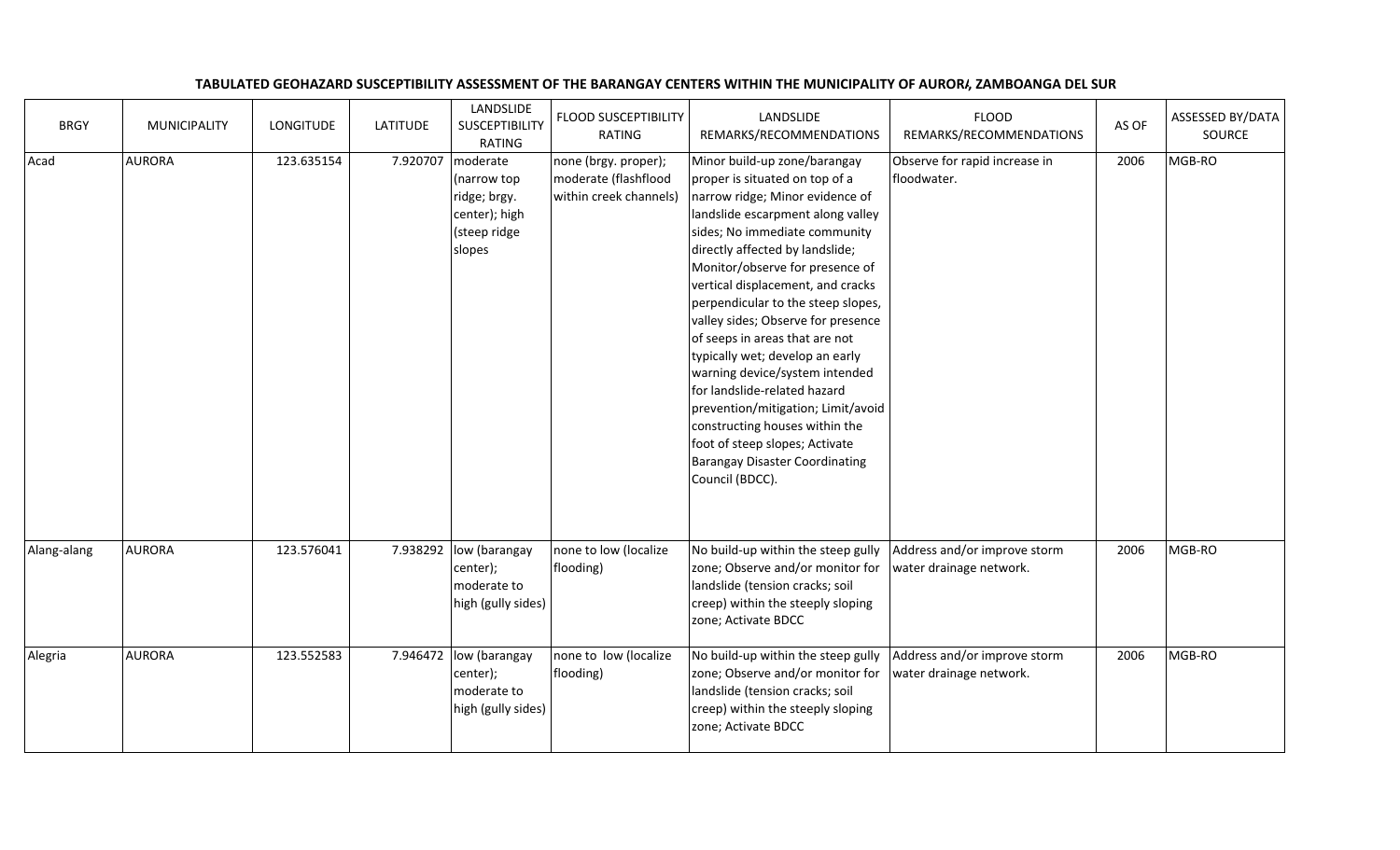| slopes; road<br>(flashflood within<br>zone is situated along the national overflowed affecting the residential<br>cuts; gully sides)  <br>creeks)<br>road passing one of the suture<br>houses and bridge; Observe for<br>zone/faultline of Sindangan-<br>rapid increase in flood water<br>Cotabato Fault Lineament; The<br>possible accompanied by increase<br>areas is highly susceptible to<br>turbidity (debris materials); Develop<br>landslide accumulation; There<br>early warning system/signal for<br>were incidence of landslide in<br>flashflood/sheetflood; debris slide<br>August 2006 along the national<br>along the creeks;<br>road and build-up zones in Purok 3<br>and 4. There were five casualties<br>and several houses and<br>infrastructure projects (road;<br>bridge) affected; Monitor/observe<br>for presence of vertical<br>displacement, and cracks<br>perpendicular to the steep slopes,<br>valley sides; Observe for presence<br>of seeps in areas that are not<br>typically wet; develop an early<br>warning device/system intended<br>for landslide-related hazard<br>prevention/mitigation; Identify<br>relocation site for settlers that are<br>immediately affected by the<br>imminent landslide; Limit/avoid<br>constructing houses within the<br><b>AURORA</b><br>123.525361<br>7.969306<br>low (barangay<br>none to low (localize<br>No build-up within the steep gully<br>Address and/or improve storm<br>2006<br>MGB-RO<br>Bagong<br>Mandaue<br>zone; Observe and/or monitor for<br>water drainage network.<br>center);<br>flooding)<br>moderate to<br>landslide (tension cracks; soil<br>high (gully sides)<br>creep) within the steeply sloping<br>zone; Activate BDCC<br>123.580534<br>MGB-RO<br>Bag-ong Maslob AURORA<br>7.931960 low (barangay<br>none to low (localize<br>Address and/or improve storm<br>2006<br>No build-up within the steep gully | Anonang | <b>AURORA</b> | 123.624474 | 7.940579 high (steep | moderate to high | The barangay proper/build-up     | Intermittent creeks in Purok 4 | 2006 | MGB-RO |
|---------------------------------------------------------------------------------------------------------------------------------------------------------------------------------------------------------------------------------------------------------------------------------------------------------------------------------------------------------------------------------------------------------------------------------------------------------------------------------------------------------------------------------------------------------------------------------------------------------------------------------------------------------------------------------------------------------------------------------------------------------------------------------------------------------------------------------------------------------------------------------------------------------------------------------------------------------------------------------------------------------------------------------------------------------------------------------------------------------------------------------------------------------------------------------------------------------------------------------------------------------------------------------------------------------------------------------------------------------------------------------------------------------------------------------------------------------------------------------------------------------------------------------------------------------------------------------------------------------------------------------------------------------------------------------------------------------------------------------------------------------------------------------------------------------------------------------------------------------------------------------------------------|---------|---------------|------------|----------------------|------------------|----------------------------------|--------------------------------|------|--------|
|                                                                                                                                                                                                                                                                                                                                                                                                                                                                                                                                                                                                                                                                                                                                                                                                                                                                                                                                                                                                                                                                                                                                                                                                                                                                                                                                                                                                                                                                                                                                                                                                                                                                                                                                                                                                                                                                                                   |         |               |            |                      |                  |                                  |                                |      |        |
|                                                                                                                                                                                                                                                                                                                                                                                                                                                                                                                                                                                                                                                                                                                                                                                                                                                                                                                                                                                                                                                                                                                                                                                                                                                                                                                                                                                                                                                                                                                                                                                                                                                                                                                                                                                                                                                                                                   |         |               |            |                      |                  |                                  |                                |      |        |
|                                                                                                                                                                                                                                                                                                                                                                                                                                                                                                                                                                                                                                                                                                                                                                                                                                                                                                                                                                                                                                                                                                                                                                                                                                                                                                                                                                                                                                                                                                                                                                                                                                                                                                                                                                                                                                                                                                   |         |               |            |                      |                  |                                  |                                |      |        |
|                                                                                                                                                                                                                                                                                                                                                                                                                                                                                                                                                                                                                                                                                                                                                                                                                                                                                                                                                                                                                                                                                                                                                                                                                                                                                                                                                                                                                                                                                                                                                                                                                                                                                                                                                                                                                                                                                                   |         |               |            |                      |                  |                                  |                                |      |        |
|                                                                                                                                                                                                                                                                                                                                                                                                                                                                                                                                                                                                                                                                                                                                                                                                                                                                                                                                                                                                                                                                                                                                                                                                                                                                                                                                                                                                                                                                                                                                                                                                                                                                                                                                                                                                                                                                                                   |         |               |            |                      |                  |                                  |                                |      |        |
|                                                                                                                                                                                                                                                                                                                                                                                                                                                                                                                                                                                                                                                                                                                                                                                                                                                                                                                                                                                                                                                                                                                                                                                                                                                                                                                                                                                                                                                                                                                                                                                                                                                                                                                                                                                                                                                                                                   |         |               |            |                      |                  |                                  |                                |      |        |
|                                                                                                                                                                                                                                                                                                                                                                                                                                                                                                                                                                                                                                                                                                                                                                                                                                                                                                                                                                                                                                                                                                                                                                                                                                                                                                                                                                                                                                                                                                                                                                                                                                                                                                                                                                                                                                                                                                   |         |               |            |                      |                  |                                  |                                |      |        |
|                                                                                                                                                                                                                                                                                                                                                                                                                                                                                                                                                                                                                                                                                                                                                                                                                                                                                                                                                                                                                                                                                                                                                                                                                                                                                                                                                                                                                                                                                                                                                                                                                                                                                                                                                                                                                                                                                                   |         |               |            |                      |                  |                                  |                                |      |        |
|                                                                                                                                                                                                                                                                                                                                                                                                                                                                                                                                                                                                                                                                                                                                                                                                                                                                                                                                                                                                                                                                                                                                                                                                                                                                                                                                                                                                                                                                                                                                                                                                                                                                                                                                                                                                                                                                                                   |         |               |            |                      |                  |                                  |                                |      |        |
|                                                                                                                                                                                                                                                                                                                                                                                                                                                                                                                                                                                                                                                                                                                                                                                                                                                                                                                                                                                                                                                                                                                                                                                                                                                                                                                                                                                                                                                                                                                                                                                                                                                                                                                                                                                                                                                                                                   |         |               |            |                      |                  |                                  |                                |      |        |
|                                                                                                                                                                                                                                                                                                                                                                                                                                                                                                                                                                                                                                                                                                                                                                                                                                                                                                                                                                                                                                                                                                                                                                                                                                                                                                                                                                                                                                                                                                                                                                                                                                                                                                                                                                                                                                                                                                   |         |               |            |                      |                  |                                  |                                |      |        |
|                                                                                                                                                                                                                                                                                                                                                                                                                                                                                                                                                                                                                                                                                                                                                                                                                                                                                                                                                                                                                                                                                                                                                                                                                                                                                                                                                                                                                                                                                                                                                                                                                                                                                                                                                                                                                                                                                                   |         |               |            |                      |                  |                                  |                                |      |        |
|                                                                                                                                                                                                                                                                                                                                                                                                                                                                                                                                                                                                                                                                                                                                                                                                                                                                                                                                                                                                                                                                                                                                                                                                                                                                                                                                                                                                                                                                                                                                                                                                                                                                                                                                                                                                                                                                                                   |         |               |            |                      |                  |                                  |                                |      |        |
|                                                                                                                                                                                                                                                                                                                                                                                                                                                                                                                                                                                                                                                                                                                                                                                                                                                                                                                                                                                                                                                                                                                                                                                                                                                                                                                                                                                                                                                                                                                                                                                                                                                                                                                                                                                                                                                                                                   |         |               |            |                      |                  |                                  |                                |      |        |
|                                                                                                                                                                                                                                                                                                                                                                                                                                                                                                                                                                                                                                                                                                                                                                                                                                                                                                                                                                                                                                                                                                                                                                                                                                                                                                                                                                                                                                                                                                                                                                                                                                                                                                                                                                                                                                                                                                   |         |               |            |                      |                  |                                  |                                |      |        |
|                                                                                                                                                                                                                                                                                                                                                                                                                                                                                                                                                                                                                                                                                                                                                                                                                                                                                                                                                                                                                                                                                                                                                                                                                                                                                                                                                                                                                                                                                                                                                                                                                                                                                                                                                                                                                                                                                                   |         |               |            |                      |                  |                                  |                                |      |        |
|                                                                                                                                                                                                                                                                                                                                                                                                                                                                                                                                                                                                                                                                                                                                                                                                                                                                                                                                                                                                                                                                                                                                                                                                                                                                                                                                                                                                                                                                                                                                                                                                                                                                                                                                                                                                                                                                                                   |         |               |            |                      |                  |                                  |                                |      |        |
|                                                                                                                                                                                                                                                                                                                                                                                                                                                                                                                                                                                                                                                                                                                                                                                                                                                                                                                                                                                                                                                                                                                                                                                                                                                                                                                                                                                                                                                                                                                                                                                                                                                                                                                                                                                                                                                                                                   |         |               |            |                      |                  |                                  |                                |      |        |
|                                                                                                                                                                                                                                                                                                                                                                                                                                                                                                                                                                                                                                                                                                                                                                                                                                                                                                                                                                                                                                                                                                                                                                                                                                                                                                                                                                                                                                                                                                                                                                                                                                                                                                                                                                                                                                                                                                   |         |               |            |                      |                  |                                  |                                |      |        |
|                                                                                                                                                                                                                                                                                                                                                                                                                                                                                                                                                                                                                                                                                                                                                                                                                                                                                                                                                                                                                                                                                                                                                                                                                                                                                                                                                                                                                                                                                                                                                                                                                                                                                                                                                                                                                                                                                                   |         |               |            |                      |                  |                                  |                                |      |        |
|                                                                                                                                                                                                                                                                                                                                                                                                                                                                                                                                                                                                                                                                                                                                                                                                                                                                                                                                                                                                                                                                                                                                                                                                                                                                                                                                                                                                                                                                                                                                                                                                                                                                                                                                                                                                                                                                                                   |         |               |            |                      |                  |                                  |                                |      |        |
|                                                                                                                                                                                                                                                                                                                                                                                                                                                                                                                                                                                                                                                                                                                                                                                                                                                                                                                                                                                                                                                                                                                                                                                                                                                                                                                                                                                                                                                                                                                                                                                                                                                                                                                                                                                                                                                                                                   |         |               |            |                      |                  |                                  |                                |      |        |
|                                                                                                                                                                                                                                                                                                                                                                                                                                                                                                                                                                                                                                                                                                                                                                                                                                                                                                                                                                                                                                                                                                                                                                                                                                                                                                                                                                                                                                                                                                                                                                                                                                                                                                                                                                                                                                                                                                   |         |               |            |                      |                  |                                  |                                |      |        |
|                                                                                                                                                                                                                                                                                                                                                                                                                                                                                                                                                                                                                                                                                                                                                                                                                                                                                                                                                                                                                                                                                                                                                                                                                                                                                                                                                                                                                                                                                                                                                                                                                                                                                                                                                                                                                                                                                                   |         |               |            |                      |                  |                                  |                                |      |        |
|                                                                                                                                                                                                                                                                                                                                                                                                                                                                                                                                                                                                                                                                                                                                                                                                                                                                                                                                                                                                                                                                                                                                                                                                                                                                                                                                                                                                                                                                                                                                                                                                                                                                                                                                                                                                                                                                                                   |         |               |            |                      |                  |                                  |                                |      |        |
|                                                                                                                                                                                                                                                                                                                                                                                                                                                                                                                                                                                                                                                                                                                                                                                                                                                                                                                                                                                                                                                                                                                                                                                                                                                                                                                                                                                                                                                                                                                                                                                                                                                                                                                                                                                                                                                                                                   |         |               |            |                      |                  |                                  |                                |      |        |
|                                                                                                                                                                                                                                                                                                                                                                                                                                                                                                                                                                                                                                                                                                                                                                                                                                                                                                                                                                                                                                                                                                                                                                                                                                                                                                                                                                                                                                                                                                                                                                                                                                                                                                                                                                                                                                                                                                   |         |               |            |                      |                  |                                  |                                |      |        |
|                                                                                                                                                                                                                                                                                                                                                                                                                                                                                                                                                                                                                                                                                                                                                                                                                                                                                                                                                                                                                                                                                                                                                                                                                                                                                                                                                                                                                                                                                                                                                                                                                                                                                                                                                                                                                                                                                                   |         |               |            | center);             | flooding)        | zone; Observe and/or monitor for | water drainage network.        |      |        |
| moderate to<br>landslide (tension cracks; soil<br>high (gully sides)<br>creep) within the steeply sloping<br>zone; Activate BDCC                                                                                                                                                                                                                                                                                                                                                                                                                                                                                                                                                                                                                                                                                                                                                                                                                                                                                                                                                                                                                                                                                                                                                                                                                                                                                                                                                                                                                                                                                                                                                                                                                                                                                                                                                                  |         |               |            |                      |                  |                                  |                                |      |        |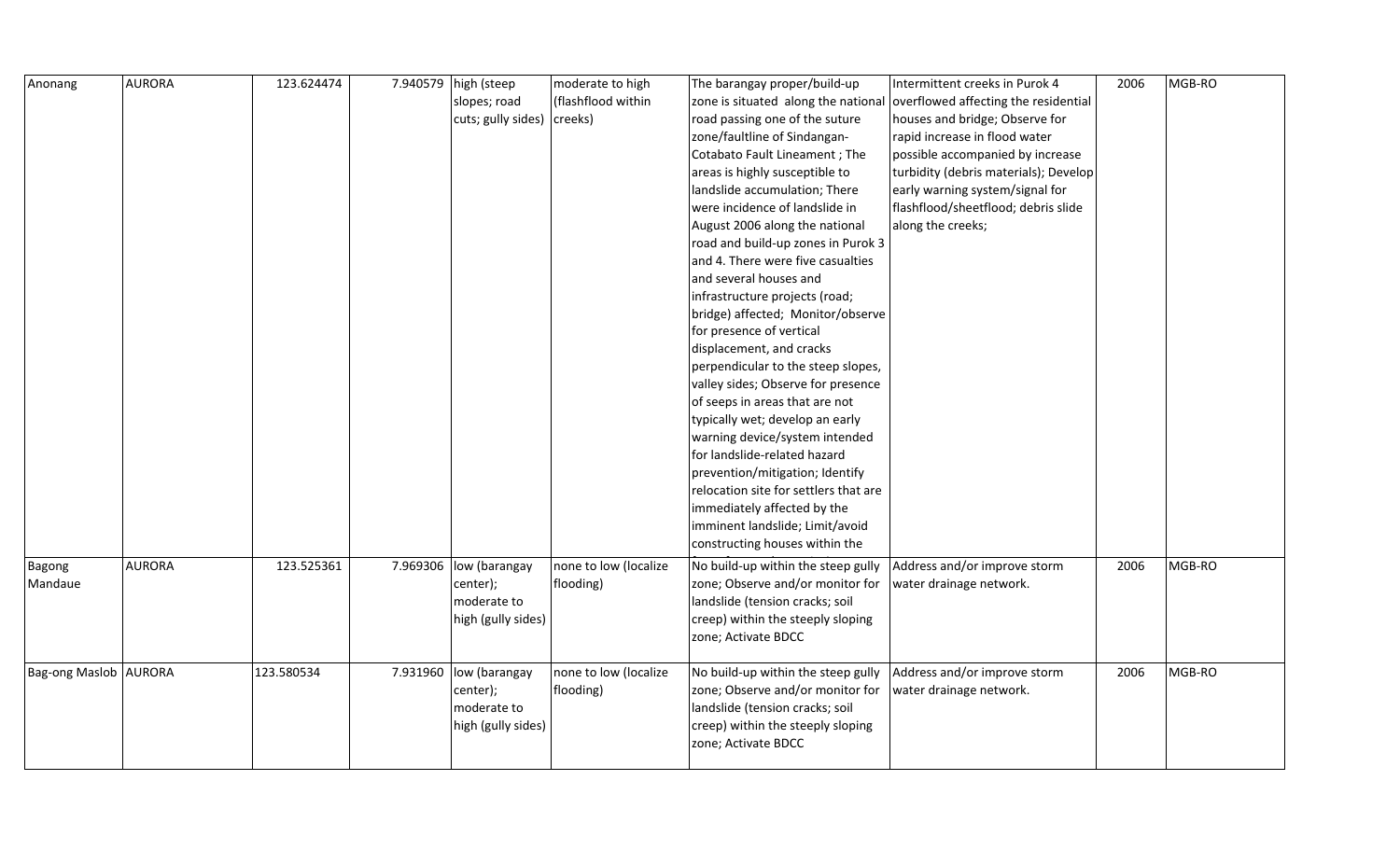| <b>Bagong Oslob</b>  | <b>AURORA</b> | 123.643499 | 7.886235 | moderate<br>(narrow top<br>ridge; brgy.<br>center); high<br>(steep ridge<br>slopes; road cuts) | none (brgy. proper);<br>moderate (flashflood<br>within creek channels) | Minor build-up zone/barangay<br>proper is situated on top of a<br>narrow ridge; Minor evidence of<br>landslide escarpment along valley<br>sides; No immediate community<br>directly affected by landslide;<br>Monitor/observe for presence of<br>vertical displacement, and cracks<br>perpendicular to the steep slopes,<br>valley sides; Observe for presence<br>of seeps in areas that are not<br>typically wet; develop an early | Observe for rapid increase in<br>floodwater.            | 2006 | MGB-RO |
|----------------------|---------------|------------|----------|------------------------------------------------------------------------------------------------|------------------------------------------------------------------------|-------------------------------------------------------------------------------------------------------------------------------------------------------------------------------------------------------------------------------------------------------------------------------------------------------------------------------------------------------------------------------------------------------------------------------------|---------------------------------------------------------|------|--------|
|                      |               |            |          |                                                                                                |                                                                        | warning device/system intended<br>for landslide-related hazard<br>prevention/mitigation; Limit/avoid<br>constructing houses within the<br>foot of steep slopes; Activate<br><b>Barangay Disaster Coordinating</b><br>Council (BDCC).                                                                                                                                                                                                |                                                         |      |        |
| <b>Bagong Pitogo</b> | <b>AURORA</b> | 123.575319 |          | 7.929996 low (barangay<br>center);<br>moderate to<br>high (gully sides)                        | none                                                                   | No build-up within the steep gully<br>zone; Observe and/or monitor for<br>landslide (tension cracks; soil<br>creep) within the steeply sloping<br>zone; Activate BDCC                                                                                                                                                                                                                                                               |                                                         | 2006 | MGB-RO |
| Baki                 | <b>AURORA</b> | 123.529833 | 7.957583 | low (barangay<br>center);<br>moderate to<br>high (gully sides)                                 | none to low (localize<br>flooding)                                     | No build-up within the steep gully<br>zone; Observe and/or monitor for<br>landslide (tension cracks; soil<br>creep) within the steeply sloping<br>zone; Activate BDCC                                                                                                                                                                                                                                                               | Address and/or improve storm<br>water drainage network. | 2006 | MGB-RO |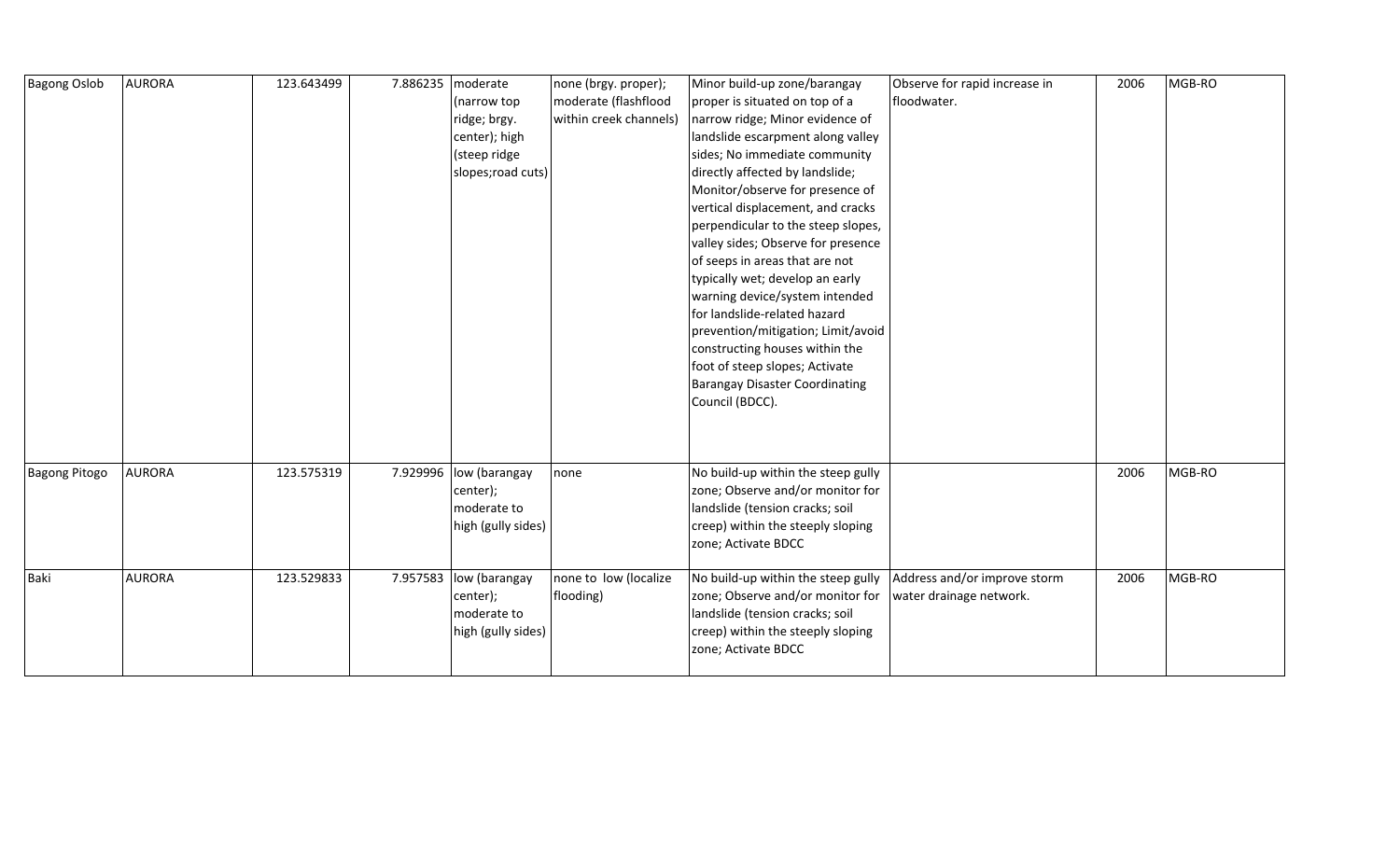| Balas      | <b>AURORA</b> | 123.636007 7.976656 |          | none          | high (coastal zone<br>along Panguil Bay; |                                     | The brgy proper is along Salug Daku<br>River; Observe for rapid increase in | 2006 | MGB-RO |
|------------|---------------|---------------------|----------|---------------|------------------------------------------|-------------------------------------|-----------------------------------------------------------------------------|------|--------|
|            |               |                     |          |               |                                          |                                     |                                                                             |      |        |
|            |               |                     |          |               | estuary of Salug Daku                    |                                     | floodwater/sea water swell due to                                           |      |        |
|            |               |                     |          |               | River);                                  |                                     | intense rainfall/storm surge;                                               |      |        |
|            |               |                     |          |               |                                          |                                     | Identify evacuation/relocation site;                                        |      |        |
|            |               |                     |          |               |                                          |                                     | Develop early warning                                                       |      |        |
|            |               |                     |          |               |                                          |                                     | system/signal intended for                                                  |      |        |
|            |               |                     |          |               |                                          |                                     | flooding/coastal related hazard.                                            |      |        |
|            |               |                     |          |               |                                          |                                     | Activate BDCC.                                                              |      |        |
|            |               |                     |          |               |                                          |                                     |                                                                             |      |        |
| Balide     | <b>AURORA</b> | 123.598064          | 7.933431 | Low to        | none (brgy.proper);                      | No build-up within the steep valley | Observe for rapid                                                           | 2006 | MGB-RO |
|            |               |                     |          | moderate (top | moderate to high                         | zone; Observe and/or monitor for    | increase/decrease in floodwater                                             |      |        |
|            |               |                     |          | ridge;        | (flashflood within                       | landslide (tension cracks; soil     | possible accompanied by increase                                            |      |        |
|            |               |                     |          | brgy.center); | creeks)                                  | creep) within the steeply sloping   | turbidity (soil content);                                                   |      |        |
|            |               |                     |          | high; (steep  |                                          | zone; Activate BDCC                 |                                                                             |      |        |
|            |               |                     |          | gully/valley  |                                          |                                     |                                                                             |      |        |
|            |               |                     |          | sides)        |                                          |                                     |                                                                             |      |        |
| Balintawak | <b>AURORA</b> | 123.496328          | 7.956921 | Low to        | none (brgy.proper);                      | No build-up within the steep valley | Observe for rapid                                                           | 2006 | MGB-RO |
|            |               |                     |          | moderate (top | moderate to high                         | zone; Observe and/or monitor for    | increase/decrease in floodwater                                             |      |        |
|            |               |                     |          | ridge;        | (flashflood within                       | landslide (tension cracks; soil     | possible accompanied by increase                                            |      |        |
|            |               |                     |          | brgy.center); | creeks)                                  | creep) within the steeply sloping   | turbidity (soil content);                                                   |      |        |
|            |               |                     |          | high; (steep  |                                          | zone; Activate BDCC                 |                                                                             |      |        |
|            |               |                     |          | gully/valley  |                                          |                                     |                                                                             |      |        |
|            |               |                     |          | sides)        |                                          |                                     |                                                                             |      |        |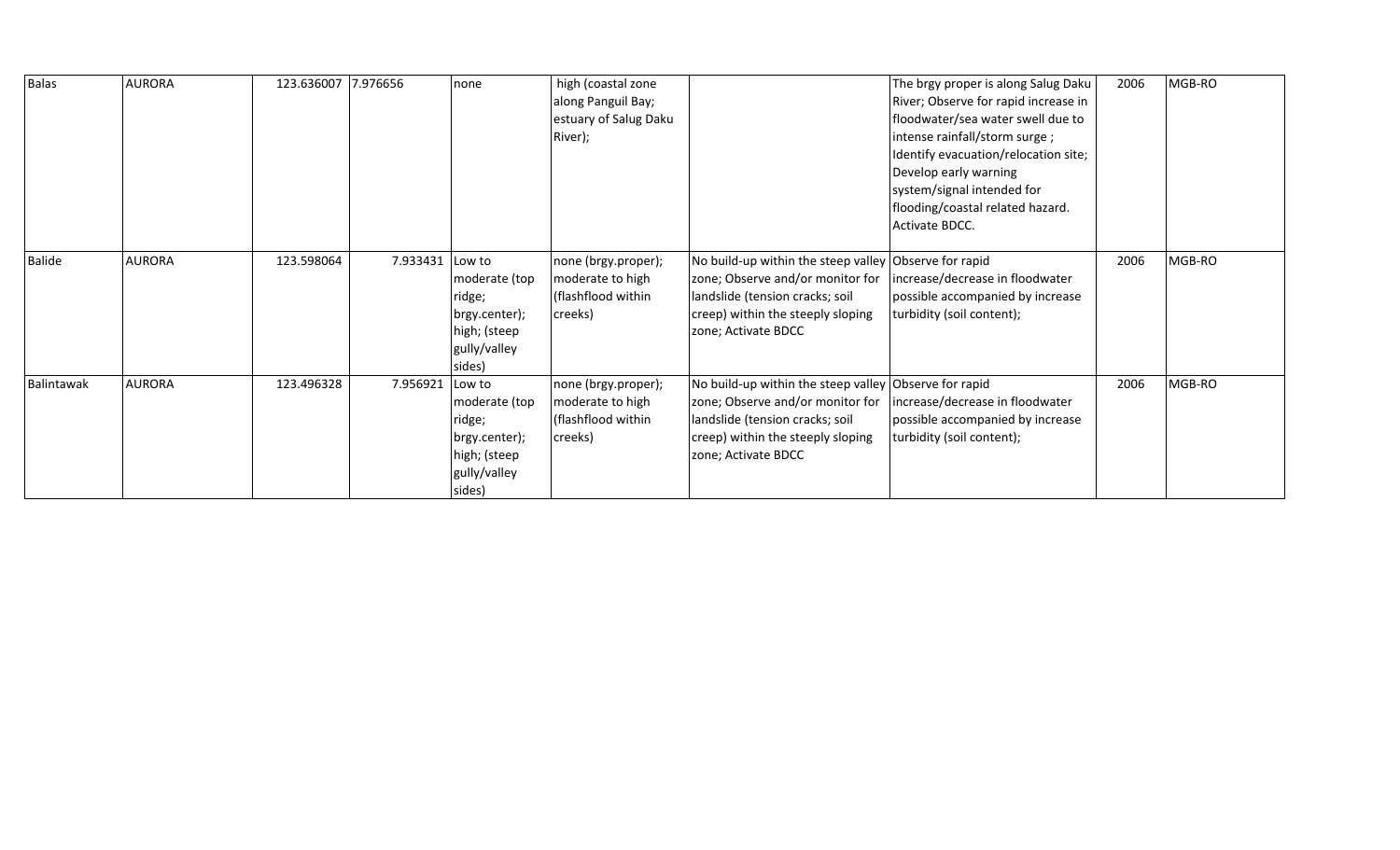| <b>Bayabas</b> | <b>AURORA</b> | 123.606692 |          | 7.939767   low (barangay | none to low (localize                 | The build-up/brgy. center area is     | Address and/or improve storm       | 2006 | MGB-RO |
|----------------|---------------|------------|----------|--------------------------|---------------------------------------|---------------------------------------|------------------------------------|------|--------|
|                |               |            |          | center); high            | flooding;flashflood                   | not susceptible to landslide,         | water drainage network.            |      |        |
|                |               |            |          | (steep                   | within creeks/gullies)                | however, the segment of               |                                    |      |        |
|                |               |            |          | slopes/road cuts         |                                       | Romarate-Anonang National road        |                                    |      |        |
|                |               |            |          | along the                |                                       | traversing on top of the suture       |                                    |      |        |
|                |               |            |          | national road to         |                                       | zone/faultline of Sindangan           |                                    |      |        |
|                |               |            |          | Brgy. Anonang)           |                                       | Cotabato Fault is highly susceptible  |                                    |      |        |
|                |               |            |          |                          |                                       | to landslide. There were reported     |                                    |      |        |
|                |               |            |          |                          |                                       | numerous cases of landslide within    |                                    |      |        |
|                |               |            |          |                          |                                       | the segment blocking the road and     |                                    |      |        |
|                |               |            |          |                          |                                       | causing traffic jam;                  |                                    |      |        |
|                |               |            |          |                          |                                       | Monitor/observe for presence of       |                                    |      |        |
|                |               |            |          |                          |                                       | vertical displacement, and cracks     |                                    |      |        |
|                |               |            |          |                          |                                       | perpendicular to the steep slopes,    |                                    |      |        |
|                |               |            |          |                          |                                       | valley sides; Observe for presence    |                                    |      |        |
|                |               |            |          |                          |                                       | of seeps in areas that are not        |                                    |      |        |
|                |               |            |          |                          |                                       | typically wet; develop an early       |                                    |      |        |
|                |               |            |          |                          |                                       | warning device/system intended        |                                    |      |        |
|                |               |            |          |                          |                                       | for landslide-related hazard          |                                    |      |        |
|                |               |            |          |                          |                                       | prevention/mitigation; Limit/avoid    |                                    |      |        |
|                |               |            |          |                          |                                       | constructing houses directly on top   |                                    |      |        |
|                |               |            |          |                          |                                       | of the steep slopes; Activate         |                                    |      |        |
|                |               |            |          |                          |                                       | <b>Barangay Disaster Coordinating</b> |                                    |      |        |
|                |               |            |          |                          |                                       | Council (BDCC).                       |                                    |      |        |
|                |               |            |          |                          |                                       |                                       |                                    |      |        |
|                |               |            |          |                          |                                       |                                       |                                    |      |        |
|                |               |            |          |                          |                                       |                                       |                                    |      |        |
| Bemposa        | <b>AURORA</b> | 123.552194 | 7.935389 |                          | low to moderate none to low (brgy.    | There was a reported landslide        | Address and/or improve strom       | 2006 | MGB-RO |
|                |               |            |          | (brgy. center)           | center); moderate                     | along creek channel downslope of      | water drainage network; Observe    |      |        |
|                |               |            |          |                          | high (gully sides) (flashflood within | the elem school; It is advisable      | for rapid increase/decrease in     |      |        |
|                |               |            |          |                          | creek)                                | that children should not be           | creek/river water levels, possibly |      |        |
|                |               |            |          |                          |                                       | allowed to play within the area;      | accompanied by increased turbidity |      |        |
|                |               |            |          |                          |                                       | Observe for/and or monitor for        | (soil content).                    |      |        |
|                |               |            |          |                          |                                       | presence/progress of mass             |                                    |      |        |
|                |               |            |          |                          |                                       | movement (tension cracks/soil         |                                    |      |        |
|                |               |            |          |                          |                                       | creep); Place a warning signage in    |                                    |      |        |
|                |               |            |          |                          |                                       | the site; Activate BDCC.              |                                    |      |        |
|                |               |            |          |                          |                                       |                                       |                                    |      |        |
|                |               |            |          |                          |                                       |                                       |                                    |      |        |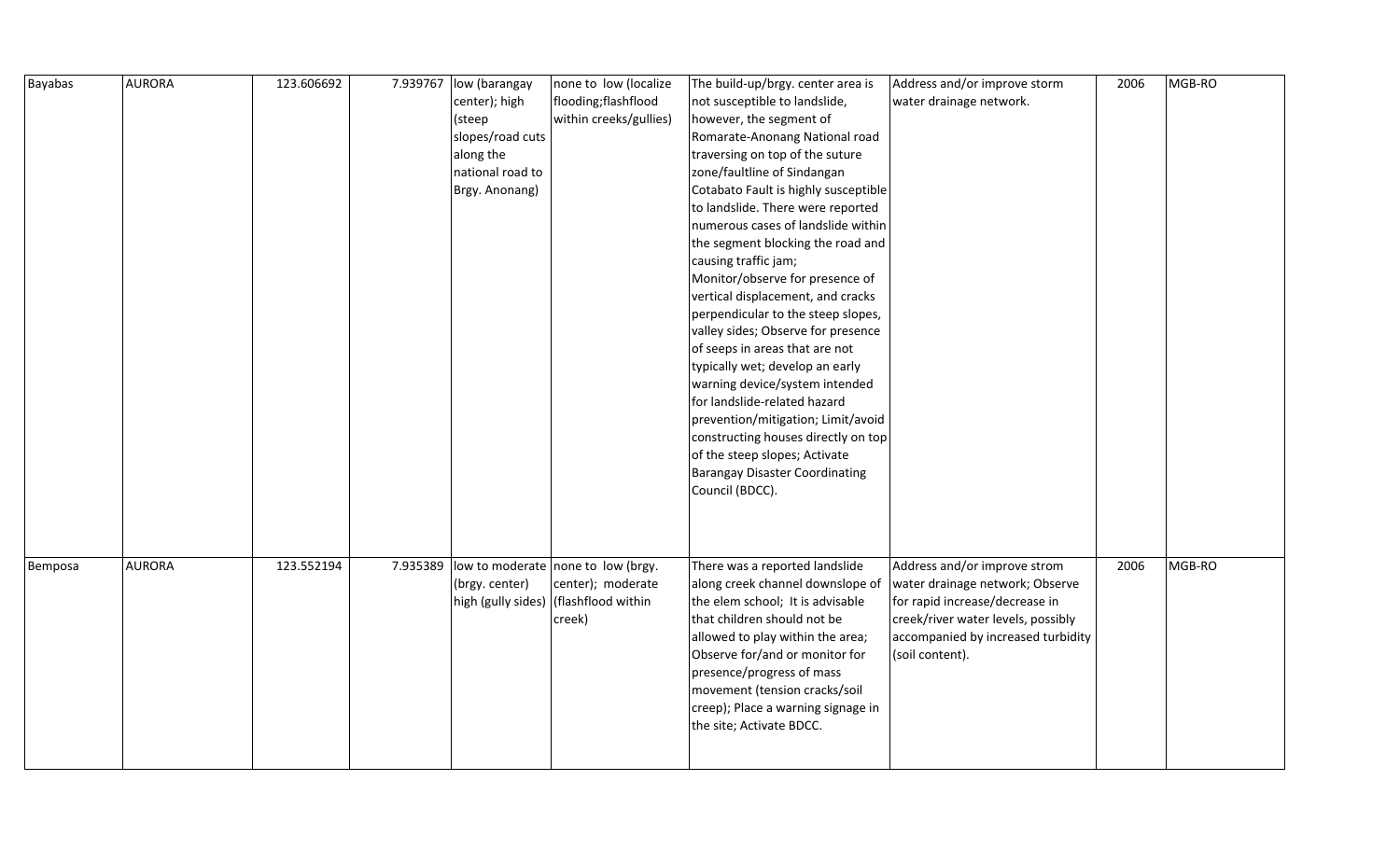| Cabilinan | <b>AURORA</b> | 123.587993 | 7.931477 | Low to        | none (brgy.proper); | Minor build-up zone/barangay          | Observe for rapid                | 2006 | MGB-RO |
|-----------|---------------|------------|----------|---------------|---------------------|---------------------------------------|----------------------------------|------|--------|
|           |               |            |          | moderate (top | moderate to high    | proper is situated on top of a        | increase/decrease in floodwater  |      |        |
|           |               |            |          | ridge;        | (flashflood within  | narrow ridge; Minor evidence of       | possible accompanied by increase |      |        |
|           |               |            |          | brgy.center); | creeks)             | landslide escarpment along valley     | turbidity (soil content);        |      |        |
|           |               |            |          | high; (steep  |                     | sides; No immediate community         |                                  |      |        |
|           |               |            |          | gully/valley  |                     | directly affected by landslide;       |                                  |      |        |
|           |               |            |          | sides)        |                     | Monitor/observe for presence of       |                                  |      |        |
|           |               |            |          |               |                     | vertical displacement, and cracks     |                                  |      |        |
|           |               |            |          |               |                     | perpendicular to the steep slopes,    |                                  |      |        |
|           |               |            |          |               |                     | valley sides; Observe for presence    |                                  |      |        |
|           |               |            |          |               |                     | of seeps in areas that are not        |                                  |      |        |
|           |               |            |          |               |                     | typically wet; develop an early       |                                  |      |        |
|           |               |            |          |               |                     | warning device/system intended        |                                  |      |        |
|           |               |            |          |               |                     | for landslide-related hazard          |                                  |      |        |
|           |               |            |          |               |                     | prevention/mitigation; Limit/avoid    |                                  |      |        |
|           |               |            |          |               |                     | constructing houses within the        |                                  |      |        |
|           |               |            |          |               |                     | foot and on top of the steep          |                                  |      |        |
|           |               |            |          |               |                     | slopes/valley sides; Activate         |                                  |      |        |
|           |               |            |          |               |                     | <b>Barangay Disaster Coordinating</b> |                                  |      |        |
|           |               |            |          |               |                     | Council (BDCC).                       |                                  |      |        |
|           |               |            |          |               |                     |                                       |                                  |      |        |
|           |               |            |          |               |                     |                                       |                                  |      |        |
|           |               |            |          |               |                     |                                       |                                  |      |        |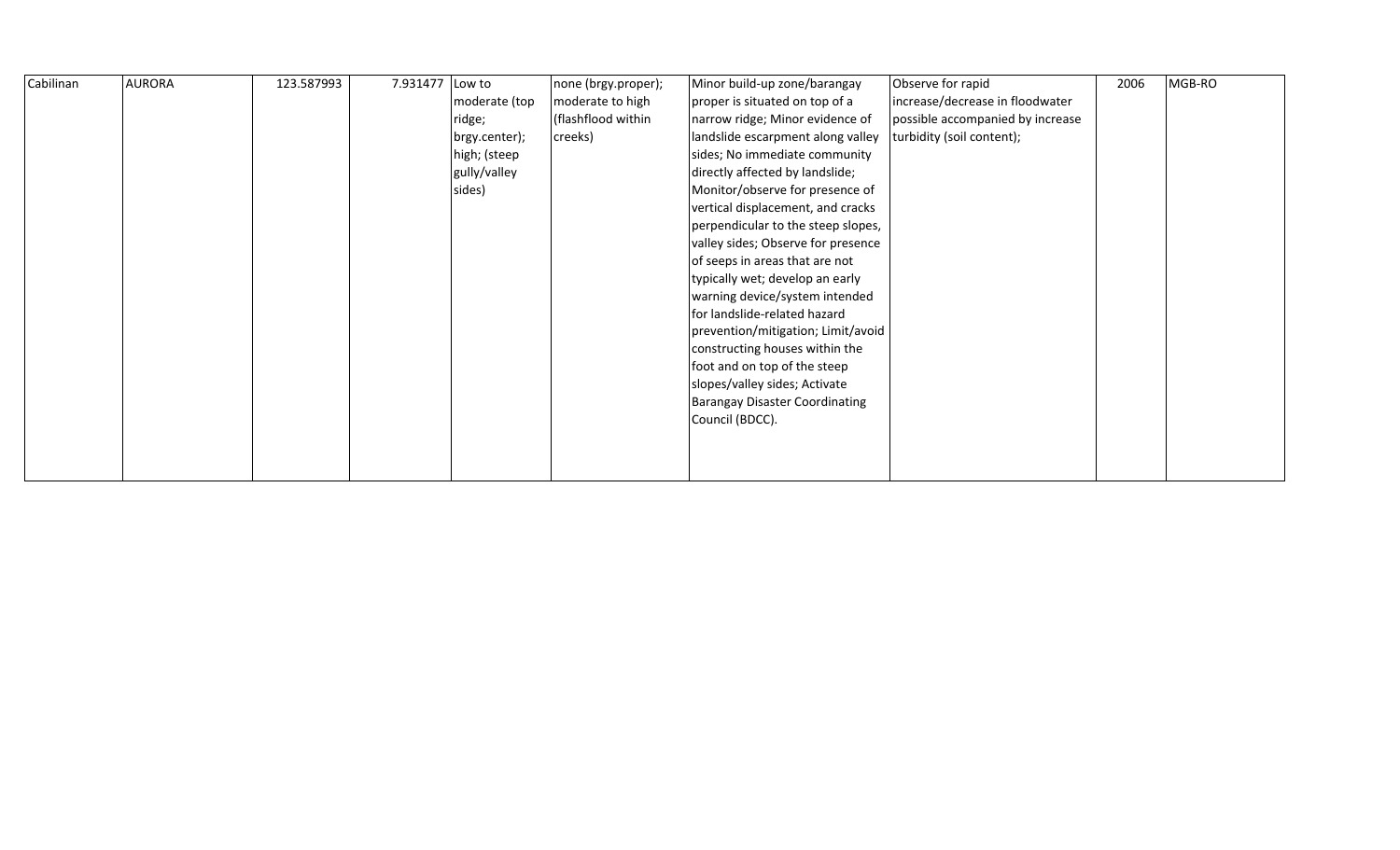| Campo Uno | <b>AURORA</b> | 123.549417 | 7.985056   moderate to | none | Minor build-up zone/barangay       | 2006 | MGB-RO |
|-----------|---------------|------------|------------------------|------|------------------------------------|------|--------|
|           |               |            | high                   |      | proper is situated on top of a     |      |        |
|           |               |            |                        |      | down thrown block within the       |      |        |
|           |               |            |                        |      | suture zone/faultine of Sindangan  |      |        |
|           |               |            |                        |      | Cotabato Lineament; No             |      |        |
|           |               |            |                        |      | immediate community directly       |      |        |
|           |               |            |                        |      | affected by landslide;             |      |        |
|           |               |            |                        |      | Monitor/observe for presence of    |      |        |
|           |               |            |                        |      | vertical displacement, and cracks  |      |        |
|           |               |            |                        |      | perpendicular to the steep slopes, |      |        |
|           |               |            |                        |      | valley sides; Observe for presence |      |        |
|           |               |            |                        |      | of seeps in areas that are not     |      |        |
|           |               |            |                        |      | typically wet; develop an early    |      |        |
|           |               |            |                        |      | warning device/system intended     |      |        |
|           |               |            |                        |      | for landslide-related hazard       |      |        |
|           |               |            |                        |      | prevention/mitigation; Limit/avoid |      |        |
|           |               |            |                        |      | constructing houses within the     |      |        |
|           |               |            |                        |      | foot and on top of steep slopes;   |      |        |
|           |               |            |                        |      | Activate Barangay Disaster         |      |        |
|           |               |            |                        |      | Coordinating Council (BDCC).       |      |        |
|           |               |            |                        |      |                                    |      |        |
|           |               |            |                        |      |                                    |      |        |
|           |               |            |                        |      |                                    |      |        |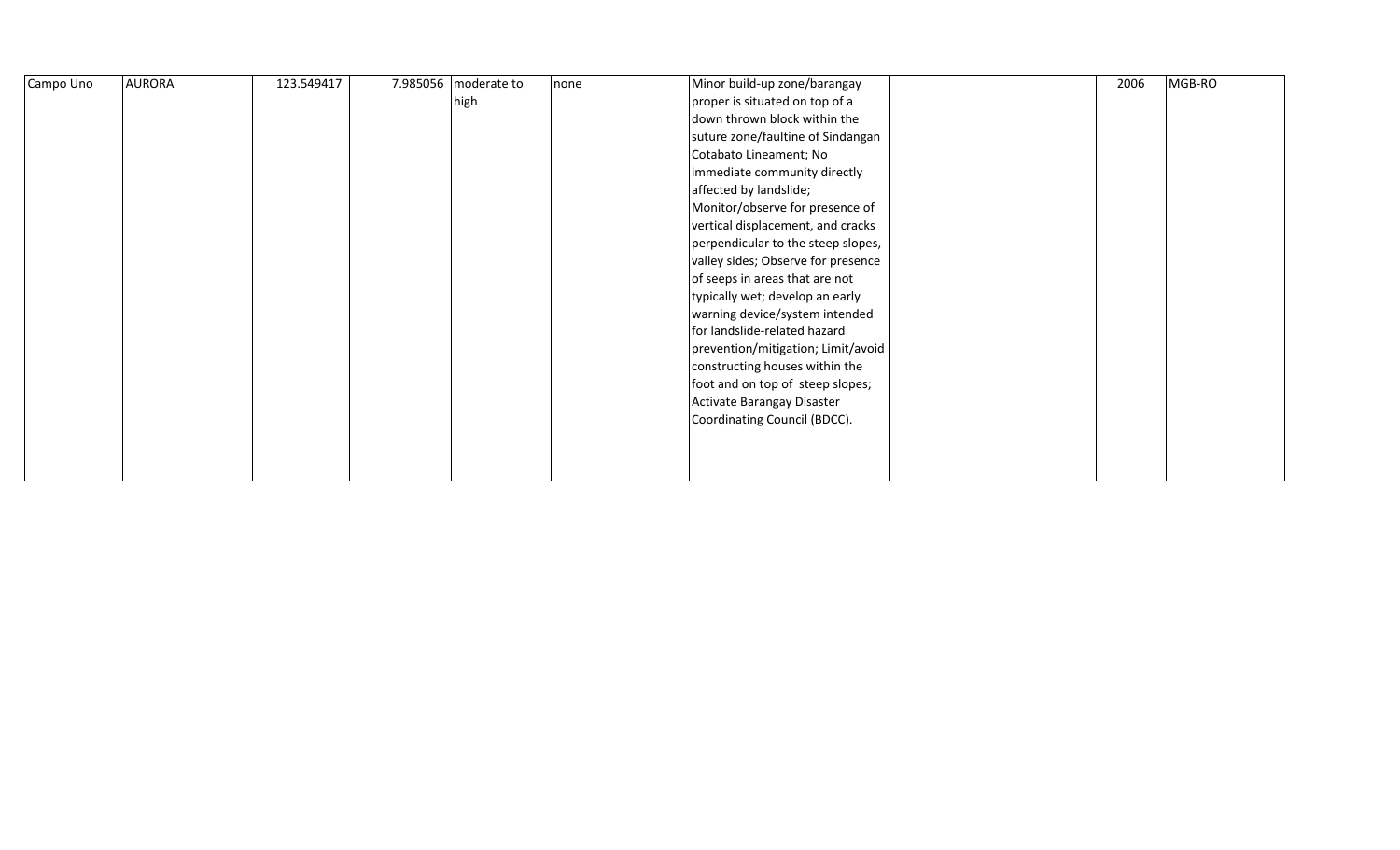| Ceboneg               | <b>AURORA</b> | 123.658948 | 7.889825 | moderate               | none (brgy. proper);   | Minor build-up zone/barangay          | Observe for rapid increase in | 2006 | MGB-RO |
|-----------------------|---------------|------------|----------|------------------------|------------------------|---------------------------------------|-------------------------------|------|--------|
|                       |               |            |          | (narrow top            | low (flashflood within | proper is situated on top of a        | floodwater.                   |      |        |
|                       |               |            |          | ridge; brgy.           | creek channels)        | narrow ridge; Minor evidence of       |                               |      |        |
|                       |               |            |          | center); high          |                        | landslide escarpment along valley     |                               |      |        |
|                       |               |            |          | (steep ridge           |                        | sides; No immediate community         |                               |      |        |
|                       |               |            |          | slopes; road cuts;     |                        | directly affected by landslide;       |                               |      |        |
|                       |               |            |          | gully sides)           |                        | Monitor/observe for presence of       |                               |      |        |
|                       |               |            |          |                        |                        | vertical displacement, and cracks     |                               |      |        |
|                       |               |            |          |                        |                        | perpendicular to the steep slopes,    |                               |      |        |
|                       |               |            |          |                        |                        | valley sides; Observe for presence    |                               |      |        |
|                       |               |            |          |                        |                        | of seeps in areas that are not        |                               |      |        |
|                       |               |            |          |                        |                        | typically wet; develop an early       |                               |      |        |
|                       |               |            |          |                        |                        | warning device/system intended        |                               |      |        |
|                       |               |            |          |                        |                        | for landslide-related hazard          |                               |      |        |
|                       |               |            |          |                        |                        | prevention/mitigation; Limit/avoid    |                               |      |        |
|                       |               |            |          |                        |                        | constructing houses within the        |                               |      |        |
|                       |               |            |          |                        |                        | foot of steep slopes; Activate        |                               |      |        |
|                       |               |            |          |                        |                        | <b>Barangay Disaster Coordinating</b> |                               |      |        |
|                       |               |            |          |                        |                        | Council (BDCC).                       |                               |      |        |
|                       |               |            |          |                        |                        |                                       |                               |      |        |
|                       |               |            |          |                        |                        |                                       |                               |      |        |
|                       |               |            |          |                        |                        |                                       |                               |      |        |
| Commonwealth   AURORA |               | 123.535192 |          | 7.974892 low (barangay | none to low (localize  | Observe and/or monitor for            | Address and/or improve storm  | 2006 | MGB-RO |
|                       |               |            |          | center);               | flooding; flashflood   | landslide (tension cracks; soil       | water drainage network.       |      |        |
|                       |               |            |          | moderate t             | within creek; gullies) | creep) within the steeply sloping     |                               |      |        |
|                       |               |            |          | (gully sides)          |                        | zone; Activate BDCC                   |                               |      |        |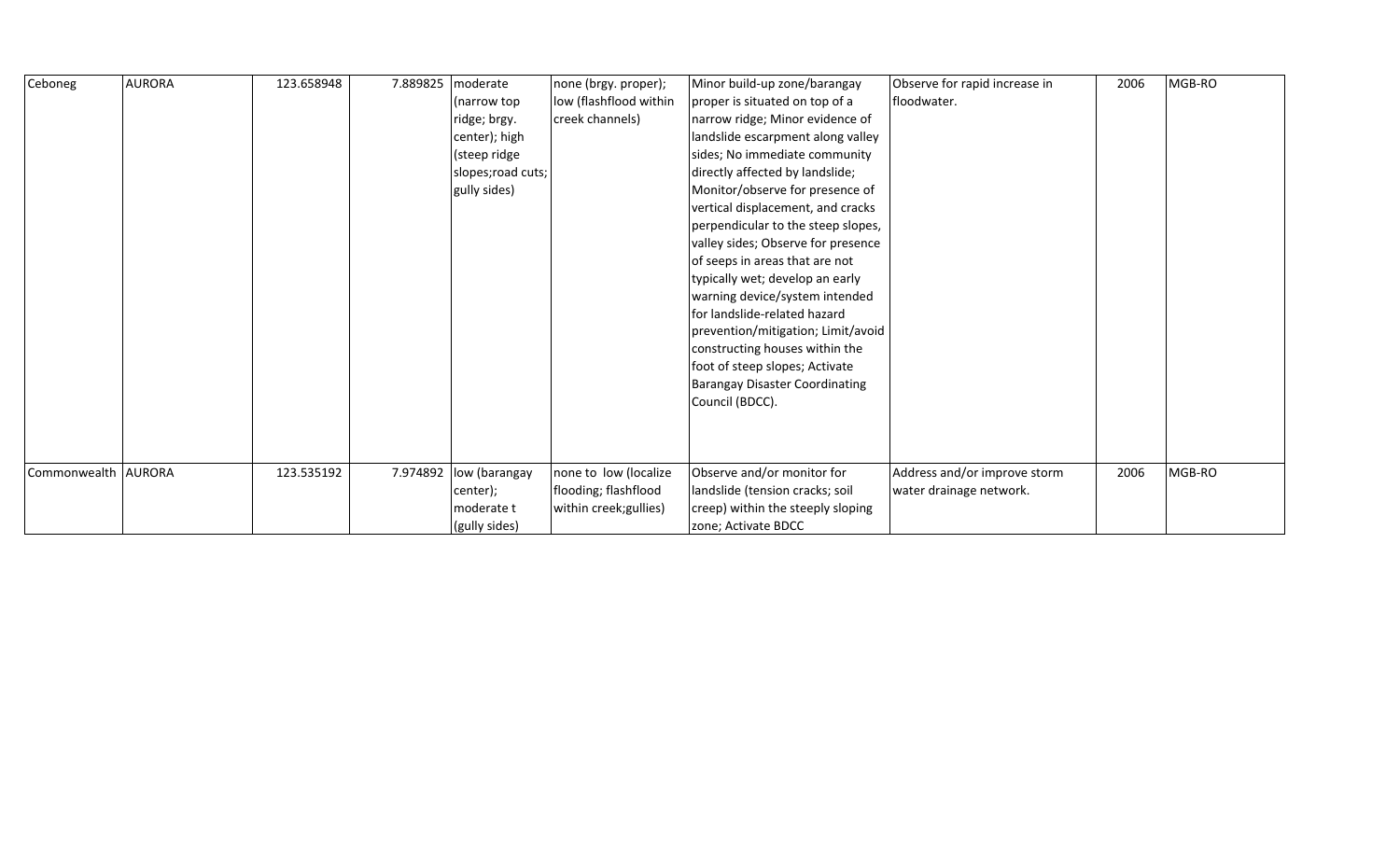| Gubaan | <b>AURORA</b> | 123.580806 | 7.981000   moderate (top | moderate to high     | Minor build-up zone/barangay                       | Observed for rapid                  | 2006 | MGB-RO |
|--------|---------------|------------|--------------------------|----------------------|----------------------------------------------------|-------------------------------------|------|--------|
|        |               |            | ridge); high             | (floodplain of Salug | proper is situated on top of a                     | increase/decrease in floodwater     |      |        |
|        |               |            | (steep gully             | Daku River (Puroks   | narrow ridge; Minor evidence of                    | possibly accompanied by increase    |      |        |
|        |               |            | sides/slopes;            | Samahang Nayon,      | landslide escarpment along valley                  | turbidity and soil content; Develop |      |        |
|        |               |            | road cuts)               |                      | Malinawon, and Manga-sides; No immediate community | early warning system/signal for     |      |        |
|        |               |            |                          | angayon)             | directly affected by landslide;                    | flashflood/sheetflood related       |      |        |
|        |               |            |                          |                      | Monitor/observe for presence of                    | hazard; identify evacuation and or  |      |        |
|        |               |            |                          |                      | vertical displacement, and cracks                  | relocation site for residents near  |      |        |
|        |               |            |                          |                      | perpendicular to the steep slopes,                 | the creek channels/river.           |      |        |
|        |               |            |                          |                      | valley sides; Observe for presence                 |                                     |      |        |
|        |               |            |                          |                      | of seeps in areas that are not                     |                                     |      |        |
|        |               |            |                          |                      | typically wet; develop an early                    |                                     |      |        |
|        |               |            |                          |                      | warning device/system intended                     |                                     |      |        |
|        |               |            |                          |                      | for landslide-related hazard                       |                                     |      |        |
|        |               |            |                          |                      | prevention/mitigation; Limit/avoid                 |                                     |      |        |
|        |               |            |                          |                      | constructing houses within the                     |                                     |      |        |
|        |               |            |                          |                      | foot of steep slopes; Activate                     |                                     |      |        |
|        |               |            |                          |                      | <b>Barangay Disaster Coordinating</b>              |                                     |      |        |
|        |               |            |                          |                      | Council (BDCC).                                    |                                     |      |        |
|        |               |            |                          |                      |                                                    |                                     |      |        |
|        |               |            |                          |                      |                                                    |                                     |      |        |
|        |               |            |                          |                      |                                                    |                                     |      |        |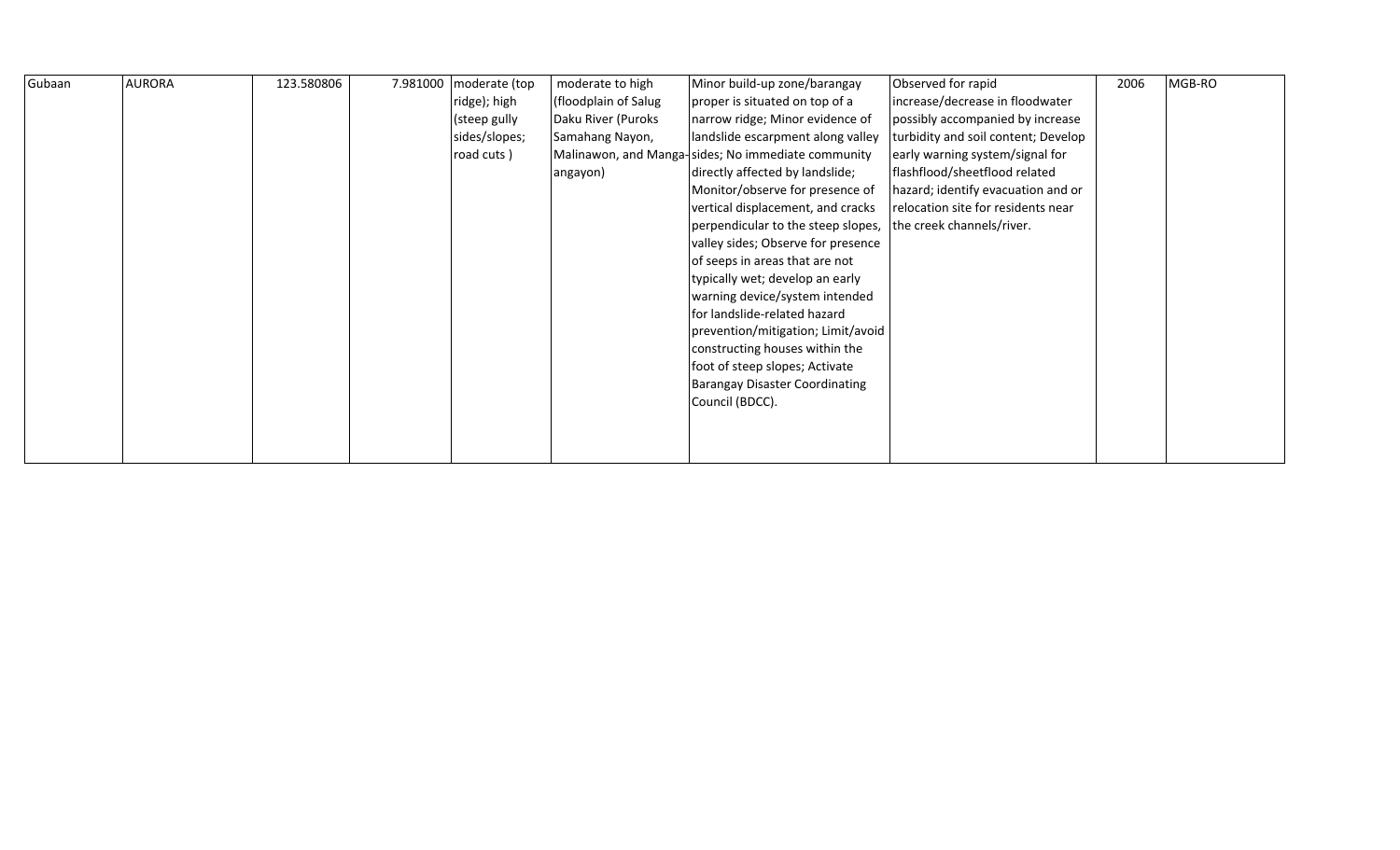| Inasagan | <b>AURORA</b> | 123.558083 | 7.976000 High (Purok | none | Minor build-up zone/barangay         | 2006 | MGB-RO |
|----------|---------------|------------|----------------------|------|--------------------------------------|------|--------|
|          |               |            | Upper Inasagan;      |      | proper is situated along Aurora-     |      |        |
|          |               |            | steep slopes;        |      | Magsaysay road just below the        |      |        |
|          |               |            | road cuts; gully     |      | steep slopes, south of the           |      |        |
|          |               |            | sides)               |      | barangay center; The steep slope is  |      |        |
|          |               |            |                      |      | a surface manifestation of suture    |      |        |
|          |               |            |                      |      | zone/faultline of Sindangan-         |      |        |
|          |               |            |                      |      | Cotabato Fault Lineament passing     |      |        |
|          |               |            |                      |      | within the area. Monitor/observe     |      |        |
|          |               |            |                      |      | for presence of vertical             |      |        |
|          |               |            |                      |      | displacement, and cracks             |      |        |
|          |               |            |                      |      | perpendicular to the steep slopes,   |      |        |
|          |               |            |                      |      | valley sides; Observe for presence   |      |        |
|          |               |            |                      |      | of seeps in areas that are not       |      |        |
|          |               |            |                      |      | typically wet; develop an early      |      |        |
|          |               |            |                      |      | warning device/system intended       |      |        |
|          |               |            |                      |      | for landslide-related hazard         |      |        |
|          |               |            |                      |      | prevention/mitigation; Identify      |      |        |
|          |               |            |                      |      | evacuation and/or relocation sites.  |      |        |
|          |               |            |                      |      | Limit/avoid constructing houses      |      |        |
|          |               |            |                      |      | within the foot and on top of        |      |        |
|          |               |            |                      |      | steep slopes; Activate Barangay      |      |        |
|          |               |            |                      |      | <b>Disaster Coordinating Council</b> |      |        |
|          |               |            |                      |      | (BDCC).                              |      |        |
|          |               |            |                      |      |                                      |      |        |
|          |               |            |                      |      |                                      |      |        |
|          |               |            |                      |      |                                      |      |        |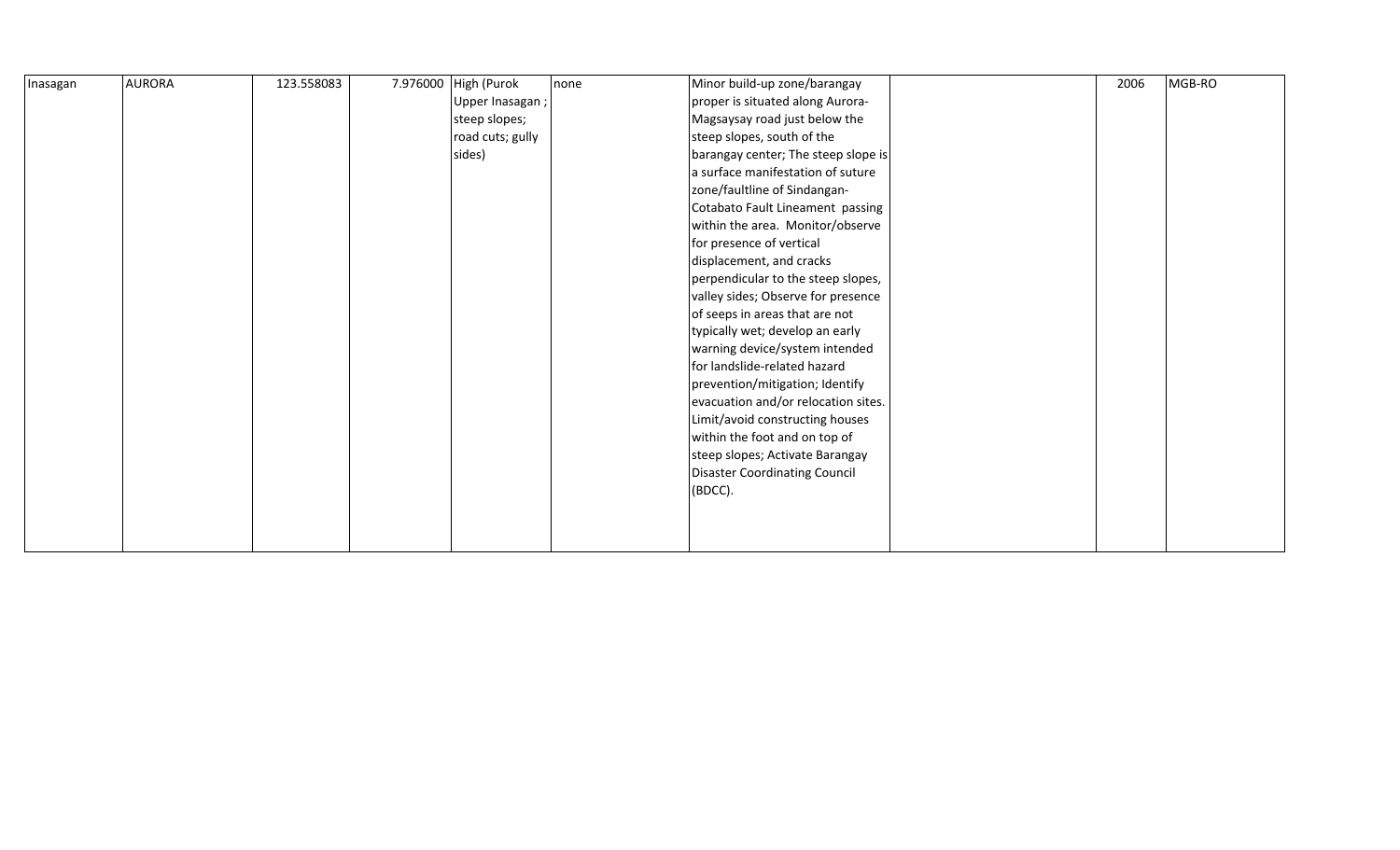| Inroad                | <b>AURORA</b> | 123.643917 | 7.911472 | moderate        | none (brgy. proper);   | Minor build-up zone/barangay          | Observe for rapid increase in | 2006 | MGB-RO |
|-----------------------|---------------|------------|----------|-----------------|------------------------|---------------------------------------|-------------------------------|------|--------|
|                       |               |            |          | (narrow top     | moderate (flashflood   | proper is situated on top of a        | floodwater.                   |      |        |
|                       |               |            |          | ridge; brgy.    | within creek channels) | narrow ridge; Minor evidence of       |                               |      |        |
|                       |               |            |          | center); high   |                        | landslide escarpment along valley     |                               |      |        |
|                       |               |            |          | (steep ridge    |                        | sides; No immediate community         |                               |      |        |
|                       |               |            |          | slopes          |                        | directly affected by landslide;       |                               |      |        |
|                       |               |            |          |                 |                        | Monitor/observe for presence of       |                               |      |        |
|                       |               |            |          |                 |                        | vertical displacement, and cracks     |                               |      |        |
|                       |               |            |          |                 |                        | perpendicular to the steep slopes,    |                               |      |        |
|                       |               |            |          |                 |                        | valley sides; Observe for presence    |                               |      |        |
|                       |               |            |          |                 |                        | of seeps in areas that are not        |                               |      |        |
|                       |               |            |          |                 |                        | typically wet; develop an early       |                               |      |        |
|                       |               |            |          |                 |                        | warning device/system intended        |                               |      |        |
|                       |               |            |          |                 |                        | for landslide-related hazard          |                               |      |        |
|                       |               |            |          |                 |                        | prevention/mitigation; Limit/avoid    |                               |      |        |
|                       |               |            |          |                 |                        | constructing houses within the        |                               |      |        |
|                       |               |            |          |                 |                        | foot of steep slopes; Activate        |                               |      |        |
|                       |               |            |          |                 |                        | <b>Barangay Disaster Coordinating</b> |                               |      |        |
|                       |               |            |          |                 |                        | Council (BDCC).                       |                               |      |        |
|                       |               |            |          |                 |                        |                                       |                               |      |        |
|                       |               |            |          |                 |                        |                                       |                               |      |        |
|                       |               |            |          |                 |                        |                                       |                               |      |        |
| Kahayagan East        | <b>AURORA</b> | 123.518352 | 7.981547 | low (barangay   | none to seasonally low | Observe and/or monitor for            | Address and/or improve storm  | 2006 | MGB-RO |
| (Katipunan)           |               |            |          | center);        | (localize flooding;    | landslide (tension cracks; soil       | water drainage network.       |      |        |
|                       |               |            |          | moderate(gully  | flashflood within      | creep) within the steeply sloping     |                               |      |        |
|                       |               |            |          | sides)          | creek;gullies)         | zone; Activate BDCC                   |                               |      |        |
| Kahayagan West AURORA |               | 123.511500 | 7.984161 | low (barangay   | none to seasonally low | Observe and/or monitor for            | Address and/or improve storm  | 2006 | MGB-RO |
|                       |               |            |          | center);        | (localize flooding;    | landslide (tension cracks; soil       | water drainage network.       |      |        |
|                       |               |            |          | moderate (gully | flasflood within       | creep) within the steeply sloping     |                               |      |        |
|                       |               |            |          | sides)          | creek;gullies)         | zone; Activate BDCC                   |                               |      |        |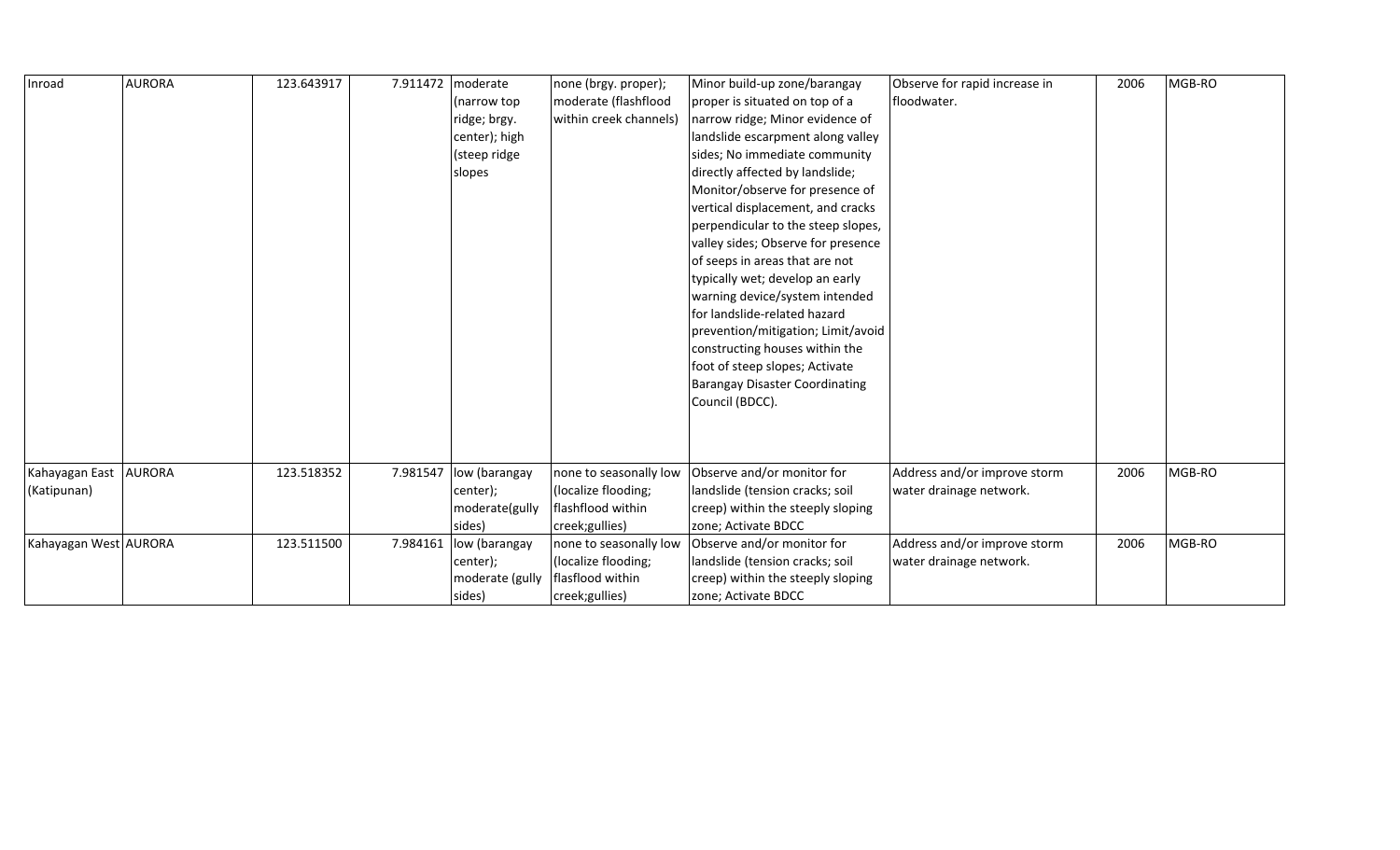| Kauswagan   | <b>AURORA</b> | 123.529333 | 8.006500 none |                        | high                                     | Minor build-up zone/barangay                                 | The elem. school and its             | 2006 | MGB-RO |
|-------------|---------------|------------|---------------|------------------------|------------------------------------------|--------------------------------------------------------------|--------------------------------------|------|--------|
|             |               |            |               | (floodplain);          | (flashflood/sheetflood                   | proper is situated at the footslope                          | neighboring low lying areas are      |      |        |
|             |               |            |               |                        | high (steep ridge along Dipolo River and | of intensely weathered/altered                               | highly susceptible to flooding; The  |      |        |
|             |               |            |               | slopes; road           | creek near the elem                      | rocks which is highly susceptible to creek should be dredge; |                                      |      |        |
|             |               |            |               | cuts)                  | school)                                  | landIside; Minor landslide along                             | embankment protection along the      |      |        |
|             |               |            |               |                        |                                          | road cuts are observed; Minor                                | elem school should be constructed    |      |        |
|             |               |            |               |                        |                                          | evidence of landslide escarpment                             | to reduce if not mitigate the effect |      |        |
|             |               |            |               |                        |                                          | along valley sides;                                          | of flashflood to the school; Observe |      |        |
|             |               |            |               |                        |                                          | Monitor/observe for presence of                              | for rapid increase in floodwater     |      |        |
|             |               |            |               |                        |                                          | vertical displacement, and cracks                            | level; identify evacuation and or    |      |        |
|             |               |            |               |                        |                                          | perpendicular to the steep slopes,                           | reloaction site; Develop early       |      |        |
|             |               |            |               |                        |                                          | gully sides; Observe for presence                            | warning system/signal for            |      |        |
|             |               |            |               |                        |                                          | of seeps in areas that are not                               | flashflood/sheetflood related        |      |        |
|             |               |            |               |                        |                                          | typically wet; develop an early                              | hazard; Limit/avoid constructing     |      |        |
|             |               |            |               |                        |                                          | warning device/system intended                               | houses within the floodplain zone    |      |        |
|             |               |            |               |                        |                                          | Ifor landslide-related hazard                                | near Dipolo River;                   |      |        |
|             |               |            |               |                        |                                          | prevention/mitigation; Limit/avoid                           |                                      |      |        |
|             |               |            |               |                        |                                          | constructing houses within the                               |                                      |      |        |
|             |               |            |               |                        |                                          | foot of steep slopes; Activate                               |                                      |      |        |
|             |               |            |               |                        |                                          | <b>Barangay Disaster Coordinating</b>                        |                                      |      |        |
|             |               |            |               |                        |                                          | Council (BDCC).                                              |                                      |      |        |
|             |               |            |               |                        |                                          |                                                              |                                      |      |        |
|             |               |            |               |                        |                                          |                                                              |                                      |      |        |
|             |               |            |               |                        |                                          |                                                              |                                      |      |        |
| La Victoria | <b>AURORA</b> | 123.549220 |               | 7.969373 low (barangay | none to low (localize                    | Observe and/or monitor for                                   | Address and/or improve storm         | 2006 | MGB-RO |
|             |               |            |               | center);               | flooding; flasflood                      | landslide (tension cracks; soil                              | water drainage network.              |      |        |
|             |               |            |               | moderate (gully        | within creek; gullies)                   | creep) within the steeply sloping                            |                                      |      |        |
|             |               |            |               | sides)                 |                                          | zone; Activate BDCC                                          |                                      |      |        |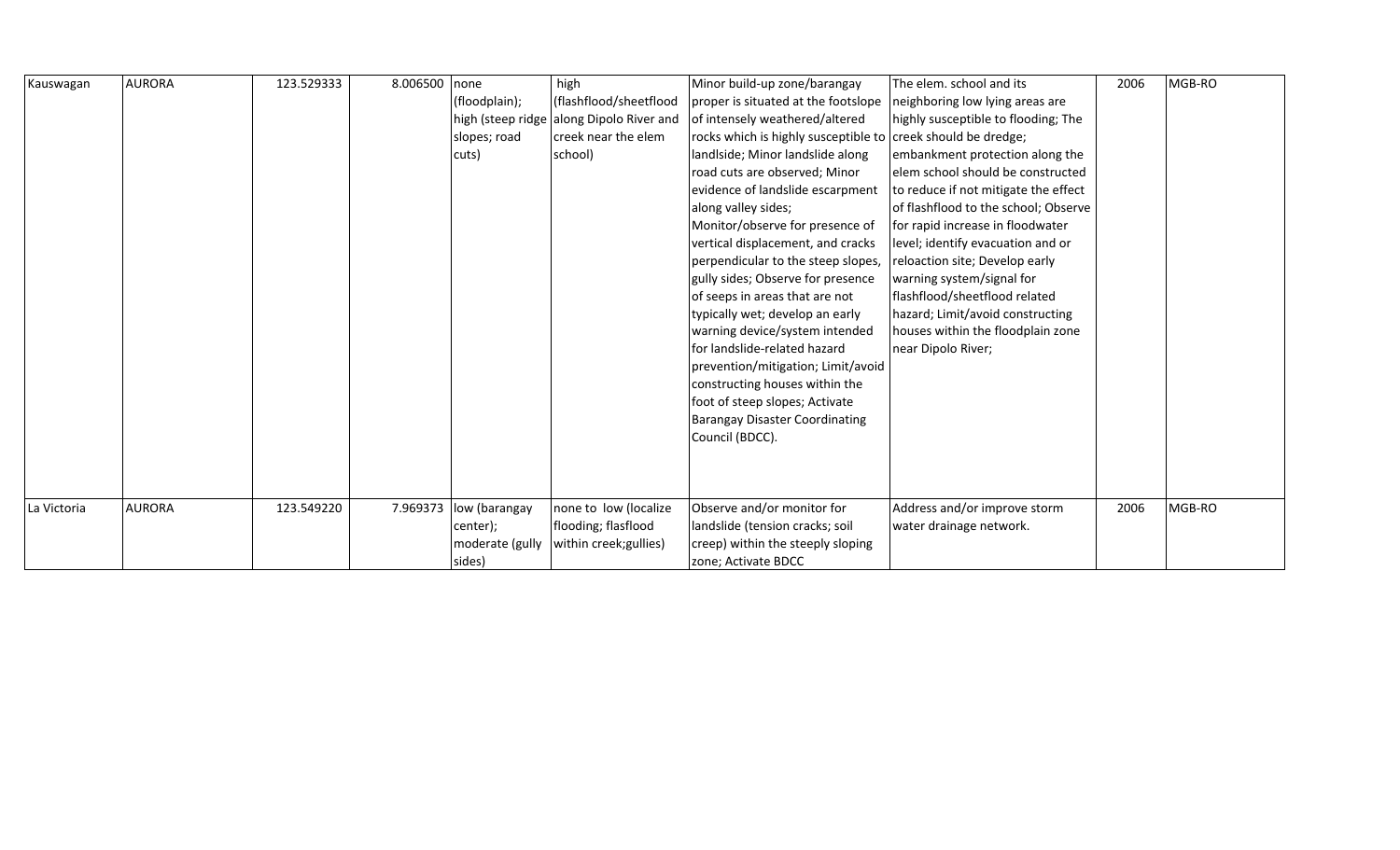| Lantungan | <b>AURORA</b> | 123.629361 | 7.900167 | moderate      |                        | Minor build-up zone/barangay          |                              | 2006 | MGB-RO |
|-----------|---------------|------------|----------|---------------|------------------------|---------------------------------------|------------------------------|------|--------|
|           |               |            |          | (narrow top   |                        | proper is situated on top of a        |                              |      |        |
|           |               |            |          | ridge; brgy.  |                        | narrow ridge; Minor evidence of       |                              |      |        |
|           |               |            |          | center); high |                        | landslide escarpment along valley     |                              |      |        |
|           |               |            |          | (steep ridge  |                        | sides; No immediate community         |                              |      |        |
|           |               |            |          | slopes)       |                        | directly affected by landslide;       |                              |      |        |
|           |               |            |          |               |                        | Monitor/observe for presence of       |                              |      |        |
|           |               |            |          |               |                        | vertical displacement, and cracks     |                              |      |        |
|           |               |            |          |               |                        | perpendicular to the steep slopes,    |                              |      |        |
|           |               |            |          |               |                        | valley sides; Observe for presence    |                              |      |        |
|           |               |            |          |               |                        | of seeps in areas that are not        |                              |      |        |
|           |               |            |          |               |                        | typically wet; develop an early       |                              |      |        |
|           |               |            |          |               |                        | warning device/system intended        |                              |      |        |
|           |               |            |          |               |                        | for landslide-related hazard          |                              |      |        |
|           |               |            |          |               |                        | prevention/mitigation; Limit/avoid    |                              |      |        |
|           |               |            |          |               |                        | constructing houses within the        |                              |      |        |
|           |               |            |          |               |                        | foot of steep slopes; Activate        |                              |      |        |
|           |               |            |          |               |                        | <b>Barangay Disaster Coordinating</b> |                              |      |        |
|           |               |            |          |               |                        | Council (BDCC).                       |                              |      |        |
|           |               |            |          |               |                        |                                       |                              |      |        |
|           |               |            |          |               |                        |                                       |                              |      |        |
|           |               |            |          |               |                        |                                       |                              |      |        |
| Libertad  | <b>AURORA</b> | 123.561397 | 7.964638 | low (barangay | none to seasonally low | Observe and/or monitor for            | Address and/or improve storm | 2006 | MGB-RO |
|           |               |            |          | center);      | (localize flooding;    | landslide (tension cracks; soil       | water drainage network.      |      |        |
|           |               |            |          | moderate t    | flashflood within      | creep) within the steeply sloping     |                              |      |        |
|           |               |            |          | (gully sides) | creek;gullies)         | zone; Activate BDCC                   |                              |      |        |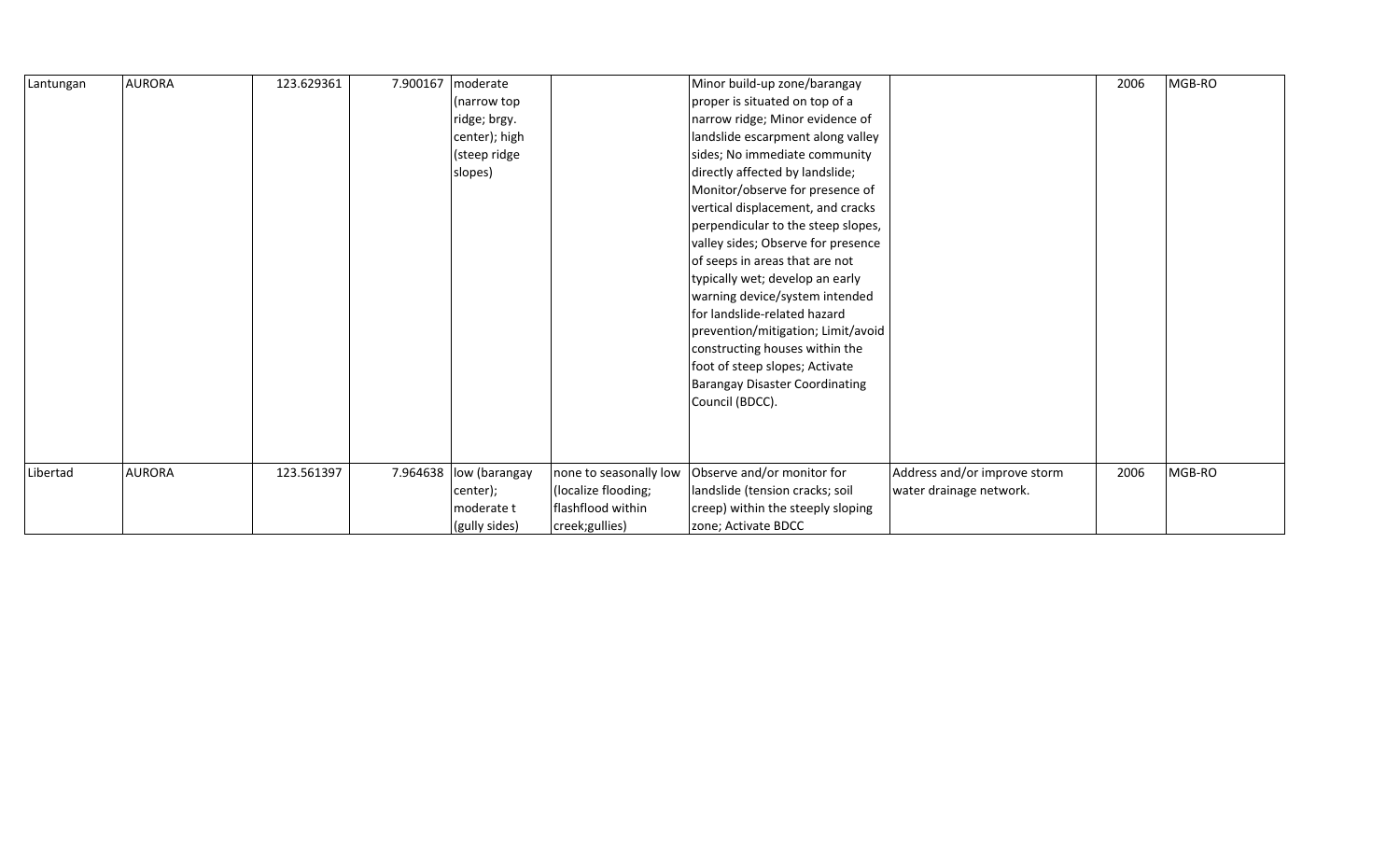| Lintugop | <b>AURORA</b> | 123.618417 | 7.954111 | none (brgy.                    | Seasonally high   | Purok Bombel was affected by the      | Flooding is confined along the      | 2006 | MGB-RO |
|----------|---------------|------------|----------|--------------------------------|-------------------|---------------------------------------|-------------------------------------|------|--------|
|          |               |            |          | center;                        | (floodplain zone; | 2006 landslide; No casualty was       | creeks and floodplain zone near the |      |        |
|          |               |            |          | floodplain); high   marshland) |                   | reported within the community.        | brgy. center; Observed for rapid    |      |        |
|          |               |            |          | (steep ridge-                  |                   | The brgy center was not directly      | increase/decrease in floodwater     |      |        |
|          |               |            |          | Purok Bombel;                  |                   | affected, however mud flow            | possibly accompanied by increase    |      |        |
|          |               |            |          | road cuts; steep               |                   | reached the build-up zone;            | turbidity and soil content; Develop |      |        |
|          |               |            |          | creek channels)                |                   | Monitor/observe for presence of       | early warning system/signal for     |      |        |
|          |               |            |          |                                |                   | vertical displacement, and cracks     | flashflood/sheetflood related       |      |        |
|          |               |            |          |                                |                   | perpendicular to the steep slopes,    | hazard; identify evacuation and or  |      |        |
|          |               |            |          |                                |                   | valley sides; Observe for presence    | relocation site for residents near  |      |        |
|          |               |            |          |                                |                   | of seeps in areas that are not        | the creek channels/river that was   |      |        |
|          |               |            |          |                                |                   | typically wet; develop an early       | once affected by the mud flow in    |      |        |
|          |               |            |          |                                |                   | warning device/system intended        | 2006.                               |      |        |
|          |               |            |          |                                |                   | for landslide-related hazard          |                                     |      |        |
|          |               |            |          |                                |                   | prevention/mitigation; Limit/avoid    |                                     |      |        |
|          |               |            |          |                                |                   | constructing houses directly at the   |                                     |      |        |
|          |               |            |          |                                |                   | foot of steep slopes; Activate        |                                     |      |        |
|          |               |            |          |                                |                   | <b>Barangay Disaster Coordinating</b> |                                     |      |        |
|          |               |            |          |                                |                   | Council (BDCC).                       |                                     |      |        |
|          |               |            |          |                                |                   |                                       |                                     |      |        |
|          |               |            |          |                                |                   |                                       |                                     |      |        |
|          |               |            |          |                                |                   |                                       |                                     |      |        |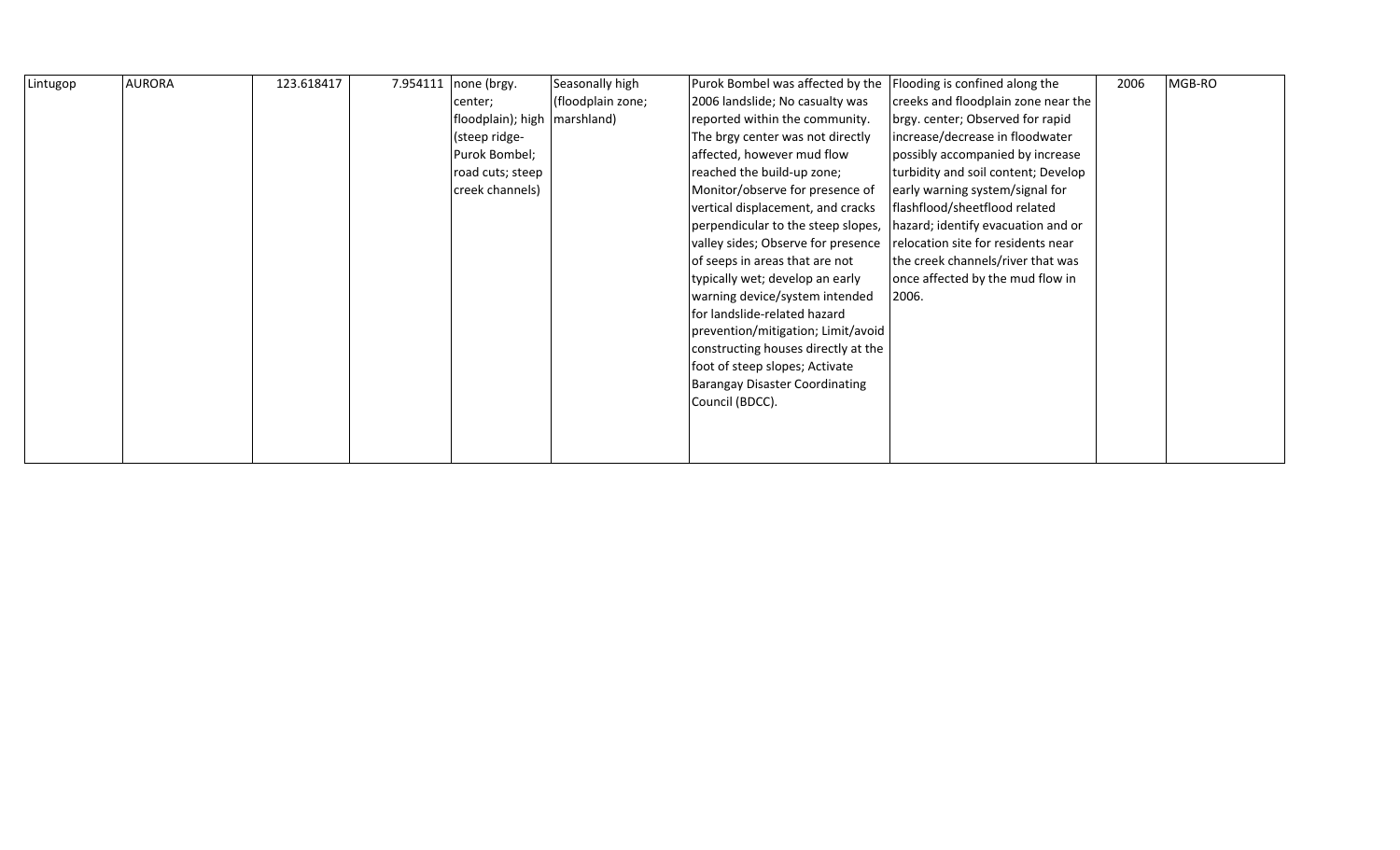| Lubid    | <b>AURORA</b> | 123.612604 | 7.908155 moderate | (narrow top<br>ridge; brgy.<br>center); high<br>(steep ridge<br>slopes; road cuts) | none (brgy. proper);<br>moderate (flashflood<br>within creek channels) | Minor build-up zone/barangay<br>proper is situated on top of a<br>narrow ridge; Minor evidence of<br>landslide escarpment along valley<br>sides; No immediate community<br>directly affected by landslide;<br>Monitor/observe for presence of<br>vertical displacement, and cracks<br>perpendicular to the steep slopes,<br>valley sides; Observe for presence<br>of seeps in areas that are not<br>typically wet; develop an early<br>warning device/system intended<br>for landslide-related hazard<br>prevention/mitigation; Limit/avoid<br>constructing houses within the<br>foot of steep slopes; Activate<br><b>Barangay Disaster Coordinating</b><br>Council (BDCC). | Observe for rapid increase in<br>floodwater. | 2006 | MGB-RO |
|----------|---------------|------------|-------------------|------------------------------------------------------------------------------------|------------------------------------------------------------------------|-----------------------------------------------------------------------------------------------------------------------------------------------------------------------------------------------------------------------------------------------------------------------------------------------------------------------------------------------------------------------------------------------------------------------------------------------------------------------------------------------------------------------------------------------------------------------------------------------------------------------------------------------------------------------------|----------------------------------------------|------|--------|
| Mahiusa  | <b>AURORA</b> | 123.530149 |                   | 7.963008 low (barangay<br>center);<br>moderate to<br>high (gully sides)            | none toy low (localize<br>flooding)                                    | No build-up within the steep valley Address and/or improve storm<br>zone; Observe and/or monitor for<br>landslide (tension cracks; soil<br>creep) within the steeply sloping<br>zone; Activate BDCC                                                                                                                                                                                                                                                                                                                                                                                                                                                                         | water drainage network.                      |      |        |
| Maguikay | <b>AURORA</b> | 123.552194 |                   | 7.954056 low (barangay<br>center);<br>moderate to<br>high (gully sides)            | none to low (localize<br>flooding)                                     | No build-up within the steep valley Address and/or improve storm<br>zone; Observe and/or monitor for<br>landslide (tension cracks; soil<br>creep) within the steeply sloping<br>zone; Activate BDCC                                                                                                                                                                                                                                                                                                                                                                                                                                                                         | water drainage network.                      | 2006 | MGB-RO |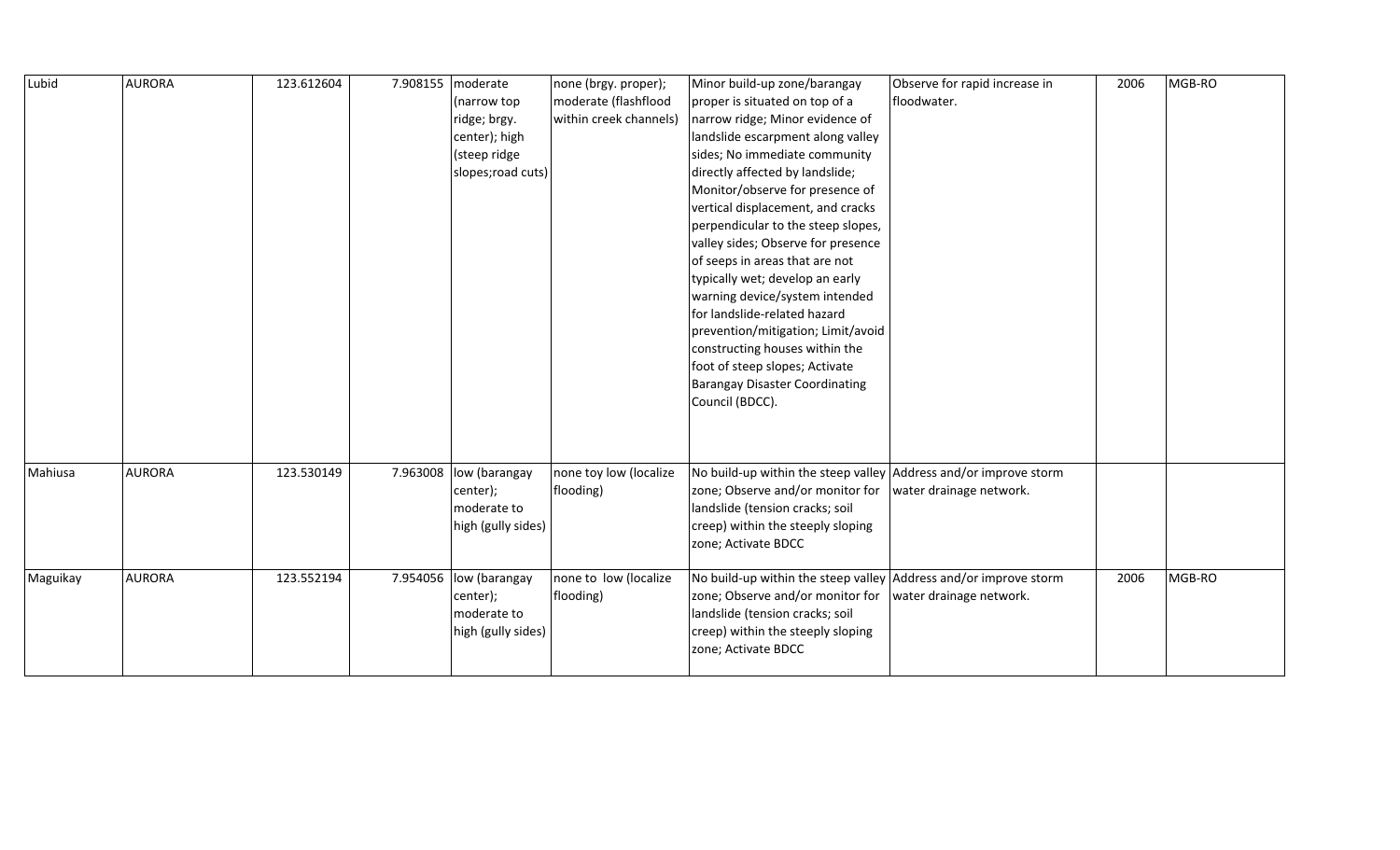| Mahayahay    | <b>AURORA</b> | 123.582722 | 7.969083 | moderate to            | none                  | Minor build-up zone/barangay                                             |                         | 2006 | MGB-RO |
|--------------|---------------|------------|----------|------------------------|-----------------------|--------------------------------------------------------------------------|-------------------------|------|--------|
|              |               |            |          | high                   |                       | proper is situated on top of a                                           |                         |      |        |
|              |               |            |          |                        |                       | down thrown block within the                                             |                         |      |        |
|              |               |            |          |                        |                       | suture zone/faultine of Sindangan                                        |                         |      |        |
|              |               |            |          |                        |                       | Cotabato Lineament; No                                                   |                         |      |        |
|              |               |            |          |                        |                       | immediate community directly                                             |                         |      |        |
|              |               |            |          |                        |                       | affected by landslide;                                                   |                         |      |        |
|              |               |            |          |                        |                       | Monitor/observe for presence of                                          |                         |      |        |
|              |               |            |          |                        |                       | vertical displacement, and cracks                                        |                         |      |        |
|              |               |            |          |                        |                       | perpendicular to the steep slopes,                                       |                         |      |        |
|              |               |            |          |                        |                       | valley sides; Observe for presence                                       |                         |      |        |
|              |               |            |          |                        |                       | of seeps in areas that are not                                           |                         |      |        |
|              |               |            |          |                        |                       | typically wet; develop an early                                          |                         |      |        |
|              |               |            |          |                        |                       | warning device/system intended                                           |                         |      |        |
|              |               |            |          |                        |                       | for landslide-related hazard                                             |                         |      |        |
|              |               |            |          |                        |                       | prevention/mitigation; Limit/avoid                                       |                         |      |        |
|              |               |            |          |                        |                       | constructing houses within the                                           |                         |      |        |
|              |               |            |          |                        |                       | foot and on top of steep slopes;                                         |                         |      |        |
|              |               |            |          |                        |                       | Activate Barangay Disaster                                               |                         |      |        |
|              |               |            |          |                        |                       | Coordinating Council (BDCC).                                             |                         |      |        |
|              |               |            |          |                        |                       |                                                                          |                         |      |        |
|              |               |            |          |                        |                       |                                                                          |                         |      |        |
|              |               |            |          |                        |                       |                                                                          |                         |      |        |
| Monte Alegre | <b>AURORA</b> | 123.499118 | 7.988698 | low (barangay          | none to low (localize | No build-up within the steep valley Address and/or improve storm         |                         | 2006 | MGB-RO |
|              |               |            |          | center);               | flooding)             | zone; Observe and/or monitor for                                         | water drainage network. |      |        |
|              |               |            |          | moderate to            |                       | landslide (tension cracks; soil                                          |                         |      |        |
|              |               |            |          | high (steep slope      |                       | creep) within the steeply sloping                                        |                         |      |        |
|              |               |            |          | north of the           |                       | zone; Activate BDCC                                                      |                         |      |        |
|              |               |            |          | barangay center)       |                       |                                                                          |                         |      |        |
|              |               |            |          |                        |                       |                                                                          |                         |      |        |
| Montela      | <b>AURORA</b> | 123.491330 |          | 7.972980 low (barangay | none to low (localize | No build-up within the steep valley $\vert$ Address and/or improve storm |                         | 2006 | MGB-RO |
|              |               |            |          | center);               | flooding)             | zone; Observe and/or monitor for                                         | water drainage network. |      |        |
|              |               |            |          | moderate to            |                       | landslide (tension cracks; soil                                          |                         |      |        |
|              |               |            |          | high (gully sides)     |                       | creep) within the steeply sloping                                        |                         |      |        |
|              |               |            |          |                        |                       | zone; Activate BDCC                                                      |                         |      |        |
|              |               |            |          |                        |                       |                                                                          |                         |      |        |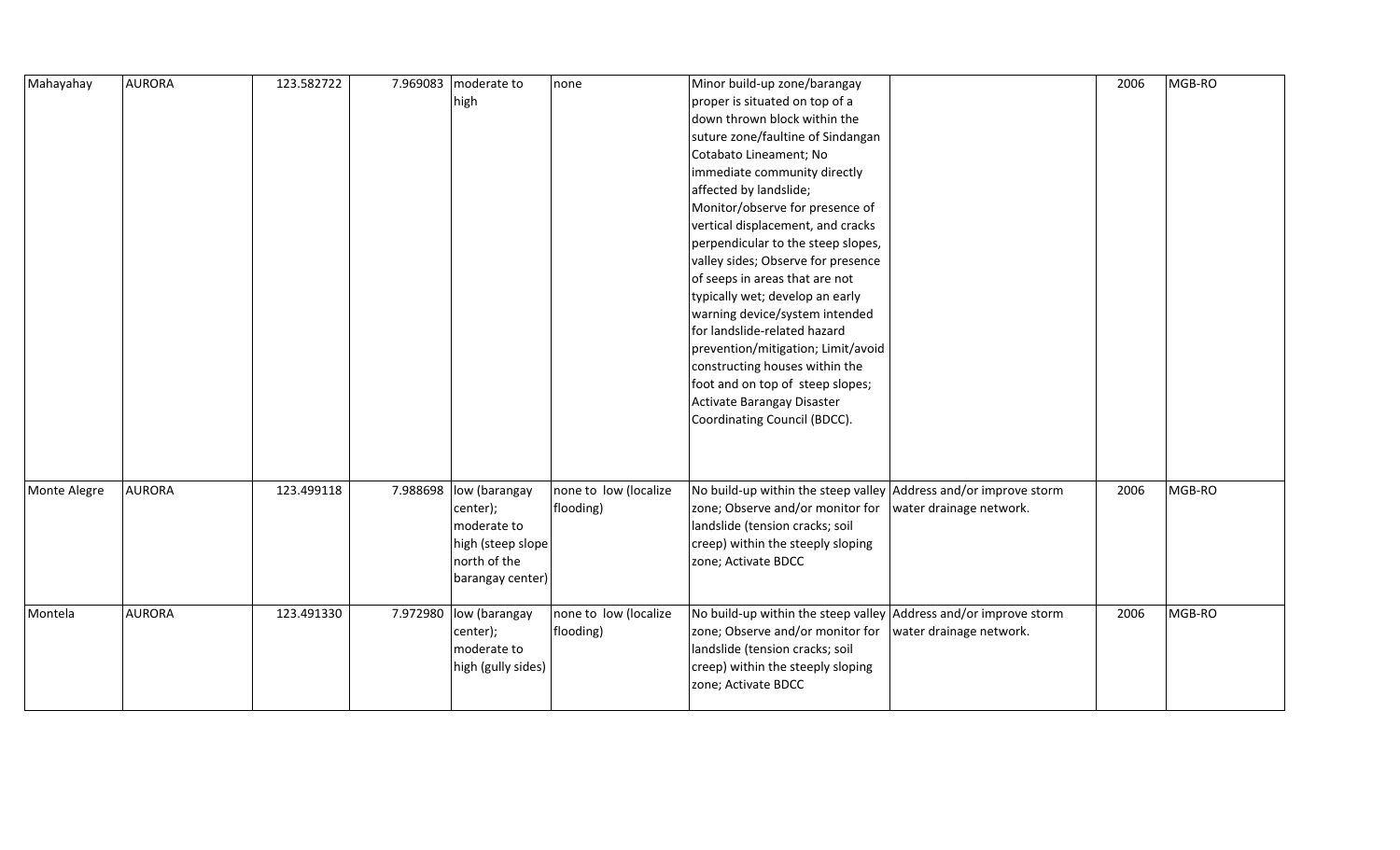| Napo      | <b>AURORA</b> | 123.648278 | 7.918833 | moderate<br>(narrow top)<br>ridge; brgy.<br>center); high<br>(steep ridge<br>slopes | none (brgy. proper);<br>moderate (flashflood<br>within creek channels)  | Minor build-up zone/barangay<br>proper is situated on top of a<br>narrow ridge; Minor evidence of<br>landslide escarpment along valley<br>sides; No immediate community<br>directly affected by landslide;<br>Monitor/observe for presence of<br>vertical displacement, and cracks<br>perpendicular to the steep slopes,<br>valley sides; Observe for presence<br>of seeps in areas that are not<br>typically wet; develop an early<br>warning device/system intended<br>lfor landslide-related hazard<br>prevention/mitigation; Limit/avoid<br>constructing houses within the<br>foot of steep slopes; Activate<br><b>Barangay Disaster Coordinating</b> | Observe for rapid increase in<br>floodwater.            | 2006 | MGB-RO |
|-----------|---------------|------------|----------|-------------------------------------------------------------------------------------|-------------------------------------------------------------------------|-----------------------------------------------------------------------------------------------------------------------------------------------------------------------------------------------------------------------------------------------------------------------------------------------------------------------------------------------------------------------------------------------------------------------------------------------------------------------------------------------------------------------------------------------------------------------------------------------------------------------------------------------------------|---------------------------------------------------------|------|--------|
|           |               |            |          |                                                                                     |                                                                         | Council (BDCC).                                                                                                                                                                                                                                                                                                                                                                                                                                                                                                                                                                                                                                           |                                                         |      |        |
| Poblacion | <b>AURORA</b> | 123.584972 | 7.949583 | low (barangay<br>center);<br>moderate(gully<br>sides)                               | none to low (localize<br>flooding; flashflood<br>within creek; gullies) | Observe and/or monitor for<br>landslide (tension cracks; soil<br>creep) within the steeply sloping<br>zone; Activate BDCC                                                                                                                                                                                                                                                                                                                                                                                                                                                                                                                                 | Address and/or improve storm<br>water drainage network. | 2006 | MGB-RO |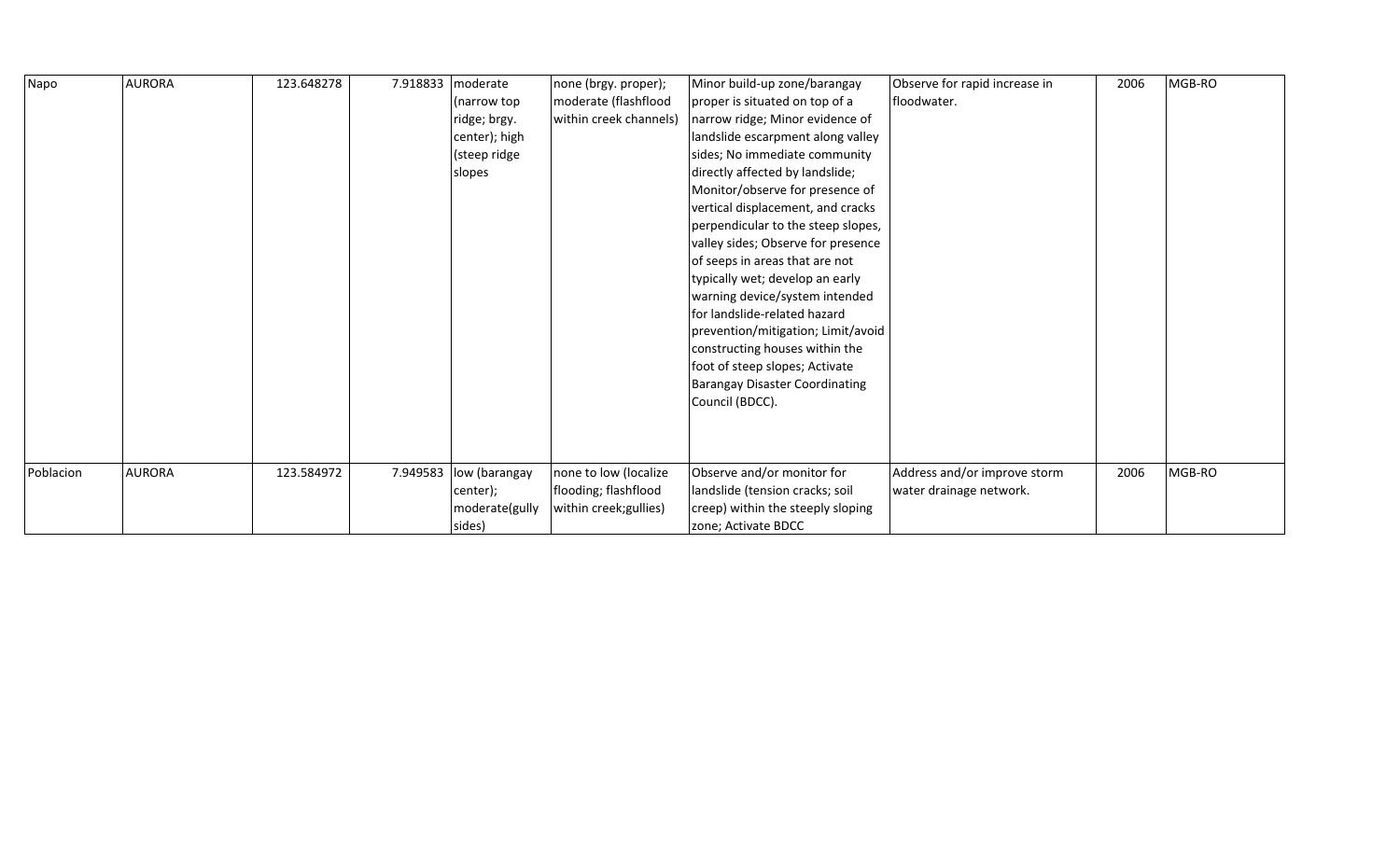| Resthouse | <b>AURORA</b> | 123.651972 | 7.902056 moderate | none (brgy. proper);   | Minor build-up zone/barangay          | Observe for rapid increase in | 2006 | MGB-RO |
|-----------|---------------|------------|-------------------|------------------------|---------------------------------------|-------------------------------|------|--------|
|           |               |            | (narrow top       | low (flashflood within | proper is situated on top of a        | floodwater.                   |      |        |
|           |               |            | ridge; brgy.      | creek channels)        | narrow ridge; Minor evidence of       |                               |      |        |
|           |               |            | center); high     |                        | landslide escarpment along valley     |                               |      |        |
|           |               |            | (steep ridge      |                        | sides; No immediate community         |                               |      |        |
|           |               |            | slopes;gully      |                        | directly affected by landslide;       |                               |      |        |
|           |               |            | sides)            |                        | Monitor/observe for presence of       |                               |      |        |
|           |               |            |                   |                        | vertical displacement, and cracks     |                               |      |        |
|           |               |            |                   |                        | perpendicular to the steep slopes,    |                               |      |        |
|           |               |            |                   |                        | valley sides; Observe for presence    |                               |      |        |
|           |               |            |                   |                        | of seeps in areas that are not        |                               |      |        |
|           |               |            |                   |                        | typically wet; develop an early       |                               |      |        |
|           |               |            |                   |                        | warning device/system intended        |                               |      |        |
|           |               |            |                   |                        | for landslide-related hazard          |                               |      |        |
|           |               |            |                   |                        | prevention/mitigation; Limit/avoid    |                               |      |        |
|           |               |            |                   |                        | constructing houses within the        |                               |      |        |
|           |               |            |                   |                        | foot of steep slopes; Activate        |                               |      |        |
|           |               |            |                   |                        | <b>Barangay Disaster Coordinating</b> |                               |      |        |
|           |               |            |                   |                        | Council (BDCC).                       |                               |      |        |
|           |               |            |                   |                        |                                       |                               |      |        |
|           |               |            |                   |                        |                                       |                               |      |        |
|           |               |            |                   |                        |                                       |                               |      |        |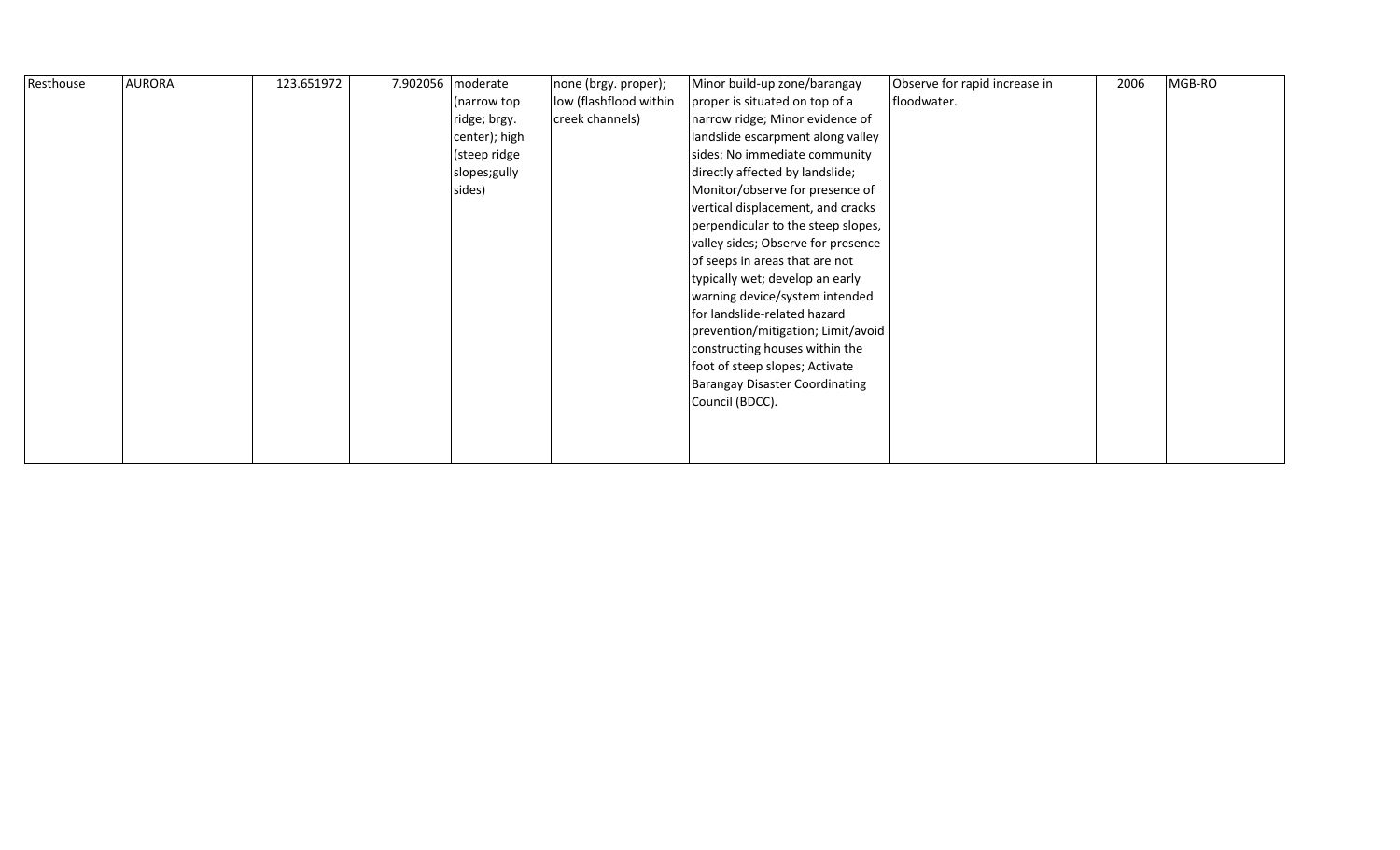| Romarate | <b>AURORA</b> | 123.598125 | 7.951337 | low (barangay          | none to low (localize  | The build-up/brgy. center area is    | Address and/or improve storm | 2006 | MGB-RO |
|----------|---------------|------------|----------|------------------------|------------------------|--------------------------------------|------------------------------|------|--------|
|          |               |            |          | center); high          | flooding;flashflood    | not susceptible to landslide,        | water drainage network.      |      |        |
|          |               |            |          | (steep                 | within creeks/gullies) | however, the segment of              |                              |      |        |
|          |               |            |          | slopes/road cuts       |                        | Romarate-Anonang National road       |                              |      |        |
|          |               |            |          | along the              |                        | traversing on top of the suture      |                              |      |        |
|          |               |            |          | national road to       |                        | zone/faultline of Sindangan          |                              |      |        |
|          |               |            |          | Brgy. Anonang)         |                        | Cotabato Fault is highly susceptible |                              |      |        |
|          |               |            |          |                        |                        | to landslide. There were reported    |                              |      |        |
|          |               |            |          |                        |                        | numerous cases of landslide within   |                              |      |        |
|          |               |            |          |                        |                        | the segment blocking the road and    |                              |      |        |
|          |               |            |          |                        |                        | causing traffic jam;                 |                              |      |        |
|          |               |            |          |                        |                        | Monitor/observe for presence of      |                              |      |        |
|          |               |            |          |                        |                        | vertical displacement, and cracks    |                              |      |        |
|          |               |            |          |                        |                        | perpendicular to the steep slopes,   |                              |      |        |
|          |               |            |          |                        |                        | valley sides; Observe for presence   |                              |      |        |
|          |               |            |          |                        |                        | of seeps in areas that are not       |                              |      |        |
|          |               |            |          |                        |                        | typically wet; develop an early      |                              |      |        |
|          |               |            |          |                        |                        | warning device/system intended       |                              |      |        |
|          |               |            |          |                        |                        | for landslide-related hazard         |                              |      |        |
|          |               |            |          |                        |                        | prevention/mitigation; Limit/avoid   |                              |      |        |
|          |               |            |          |                        |                        | constructing houses within the       |                              |      |        |
|          |               |            |          |                        |                        | foot and on top of steep slopes;     |                              |      |        |
|          |               |            |          |                        |                        | Activate Barangay Disaster           |                              |      |        |
|          |               |            |          |                        |                        | Coordinating Council (BDCC).         |                              |      |        |
|          |               |            |          |                        |                        |                                      |                              |      |        |
|          |               |            |          |                        |                        |                                      |                              |      |        |
|          |               |            |          |                        |                        |                                      |                              |      |        |
| San Jose | <b>AURORA</b> | 123.583018 |          | 7.955299 low (barangay | none to seasonally low | Observe and/or monitor for           | Address and/or improve storm | 2006 | MGB-RO |
|          |               |            |          | center);               | (localize flooding;    | landslide (tension cracks; soil      | water drainage network.      |      |        |
|          |               |            |          | moderate(gully         | flashflood within      | creep) within the steeply sloping    |                              |      |        |
|          |               |            |          | sides)                 | creek;gullies)         | zone; Activate BDCC                  |                              |      |        |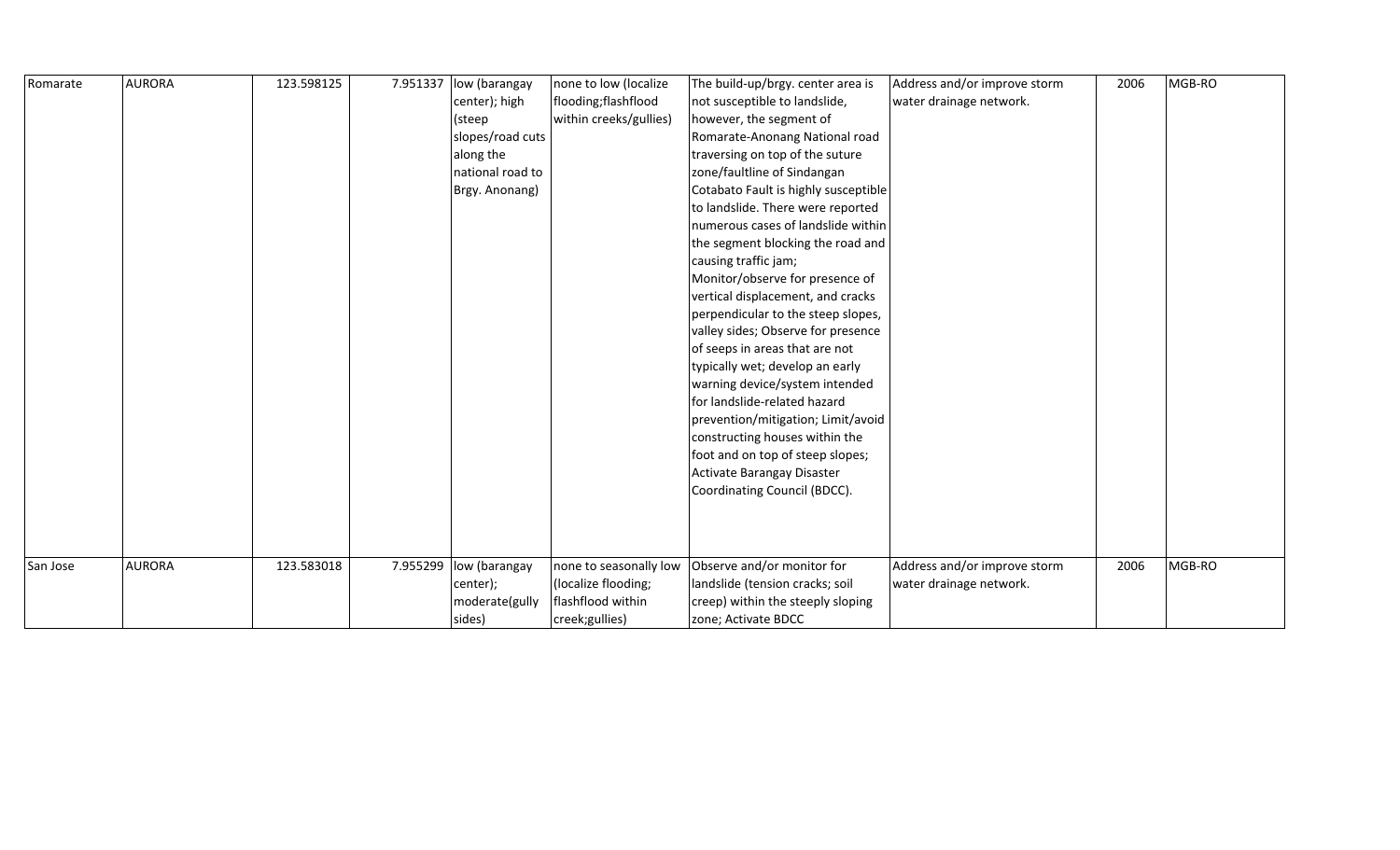| San Juan | <b>AURORA</b> | 123.540528 | 7.951361   moderate | none (brgy. proper);   | Minor build-up zone/barangay          | Observe for rapid increase in | 2006 | MGB-RO |
|----------|---------------|------------|---------------------|------------------------|---------------------------------------|-------------------------------|------|--------|
|          |               |            | (narrow top         | moderate (flashflood   | proper is situated on top of a        | floodwater.                   |      |        |
|          |               |            | ridge; brgy.        | within creek channels) | narrow ridge; Minor evidence of       |                               |      |        |
|          |               |            | center); high       |                        | landslide escarpment along valley     |                               |      |        |
|          |               |            | (steep ridge        |                        | sides; No immediate community         |                               |      |        |
|          |               |            | slopes              |                        | directly affected by landslide;       |                               |      |        |
|          |               |            |                     |                        | Monitor/observe for presence of       |                               |      |        |
|          |               |            |                     |                        | vertical displacement, and cracks     |                               |      |        |
|          |               |            |                     |                        | perpendicular to the steep slopes,    |                               |      |        |
|          |               |            |                     |                        | valley sides; Observe for presence    |                               |      |        |
|          |               |            |                     |                        | of seeps in areas that are not        |                               |      |        |
|          |               |            |                     |                        | typically wet; develop an early       |                               |      |        |
|          |               |            |                     |                        | warning device/system intended        |                               |      |        |
|          |               |            |                     |                        | for landslide-related hazard          |                               |      |        |
|          |               |            |                     |                        | prevention/mitigation; Limit/avoid    |                               |      |        |
|          |               |            |                     |                        | constructing houses within the        |                               |      |        |
|          |               |            |                     |                        | foot of steep slopes; Activate        |                               |      |        |
|          |               |            |                     |                        | <b>Barangay Disaster Coordinating</b> |                               |      |        |
|          |               |            |                     |                        | Council (BDCC).                       |                               |      |        |
|          |               |            |                     |                        |                                       |                               |      |        |
|          |               |            |                     |                        |                                       |                               |      |        |
|          |               |            |                     |                        |                                       |                               |      |        |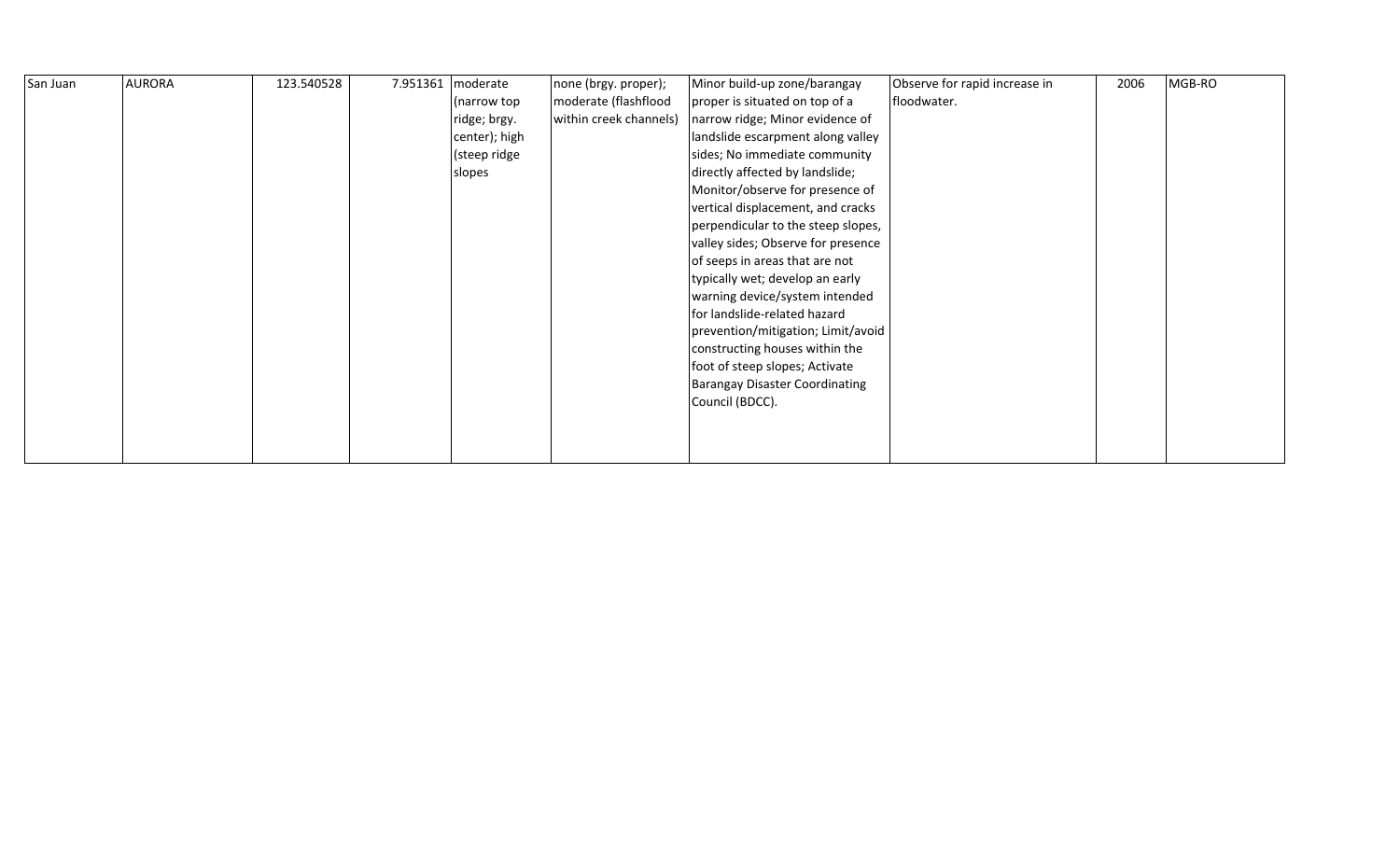| Sapa Loboc | <b>AURORA</b> | 123.540167 | 7.994694   moderate to | none | Minor build-up zone/barangay       | 2006 | MGB-RO |
|------------|---------------|------------|------------------------|------|------------------------------------|------|--------|
|            |               |            | high                   |      | proper is situated on top of a     |      |        |
|            |               |            |                        |      | down thrown block within the       |      |        |
|            |               |            |                        |      | suture zone/faultine of Sindangan  |      |        |
|            |               |            |                        |      | Cotabato Lineament; No             |      |        |
|            |               |            |                        |      | immediate community directly       |      |        |
|            |               |            |                        |      | affected by landslide;             |      |        |
|            |               |            |                        |      | Monitor/observe for presence of    |      |        |
|            |               |            |                        |      | vertical displacement, and cracks  |      |        |
|            |               |            |                        |      | perpendicular to the steep slopes, |      |        |
|            |               |            |                        |      | valley sides; Observe for presence |      |        |
|            |               |            |                        |      | of seeps in areas that are not     |      |        |
|            |               |            |                        |      | typically wet; develop an early    |      |        |
|            |               |            |                        |      | warning device/system intended     |      |        |
|            |               |            |                        |      | for landslide-related hazard       |      |        |
|            |               |            |                        |      | prevention/mitigation; Limit/avoid |      |        |
|            |               |            |                        |      | constructing houses within the     |      |        |
|            |               |            |                        |      | foot and on top of steep slopes;   |      |        |
|            |               |            |                        |      | Activate Barangay Disaster         |      |        |
|            |               |            |                        |      | Coordinating Council (BDCC).       |      |        |
|            |               |            |                        |      |                                    |      |        |
|            |               |            |                        |      |                                    |      |        |
|            |               |            |                        |      |                                    |      |        |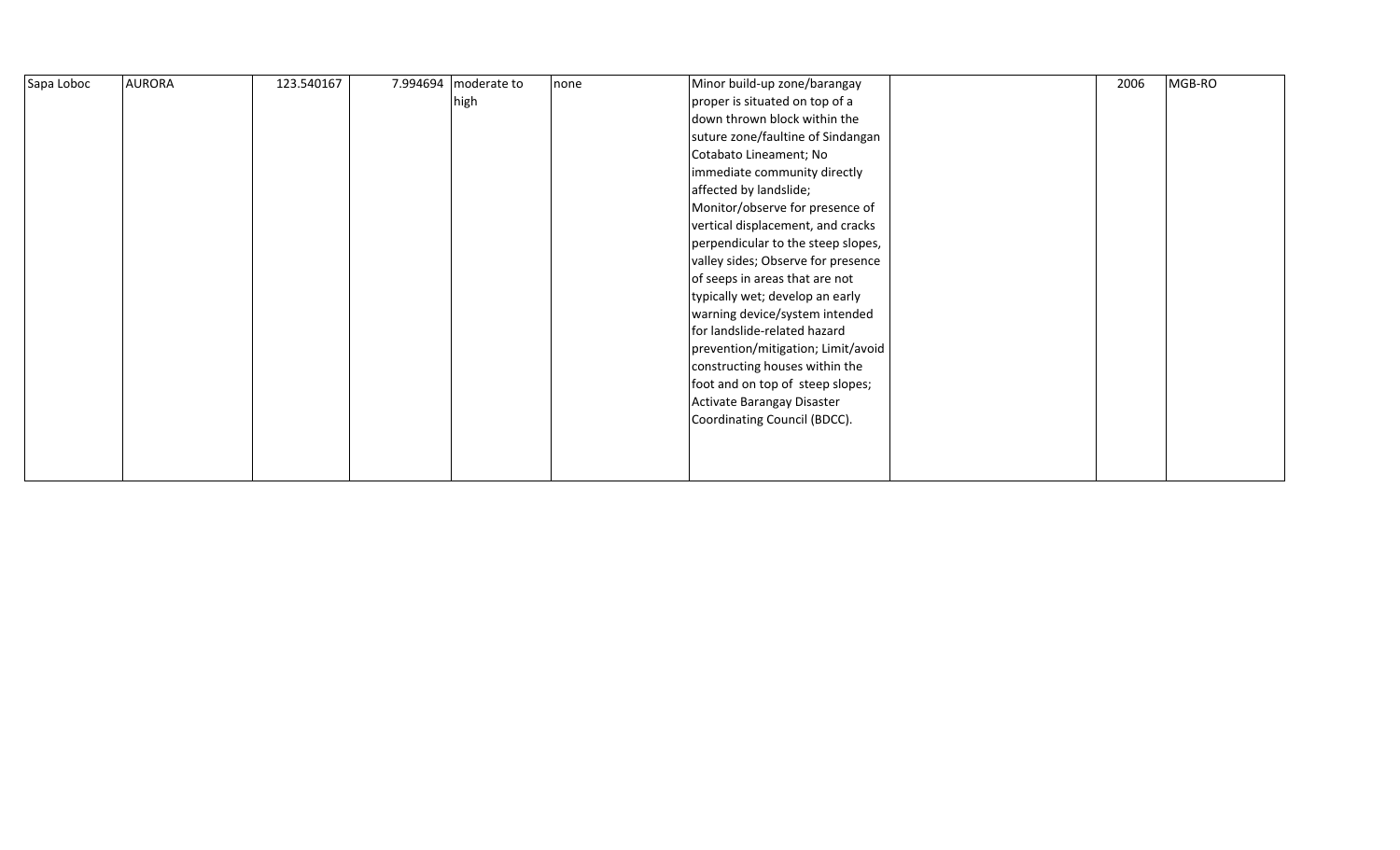| Tagulalo     | <b>AURORA</b> | 123.592417 |          | 7.974111   moderate to | none                                     | Minor build-up zone/barangay          |                              | 2006 | MGB-RO |
|--------------|---------------|------------|----------|------------------------|------------------------------------------|---------------------------------------|------------------------------|------|--------|
|              |               |            |          | high                   |                                          | proper is situated on top of a        |                              |      |        |
|              |               |            |          |                        |                                          | down thrown block within the          |                              |      |        |
|              |               |            |          |                        |                                          | suture zone/faultine of Sindangan     |                              |      |        |
|              |               |            |          |                        |                                          | Cotabato Lineament; No                |                              |      |        |
|              |               |            |          |                        |                                          | immediate community directly          |                              |      |        |
|              |               |            |          |                        |                                          | affected by landslide;                |                              |      |        |
|              |               |            |          |                        |                                          | Monitor/observe for presence of       |                              |      |        |
|              |               |            |          |                        |                                          | vertical displacement, and cracks     |                              |      |        |
|              |               |            |          |                        |                                          | perpendicular to the steep slopes,    |                              |      |        |
|              |               |            |          |                        |                                          | valley sides; Observe for presence    |                              |      |        |
|              |               |            |          |                        |                                          | of seeps in areas that are not        |                              |      |        |
|              |               |            |          |                        |                                          | typically wet; develop an early       |                              |      |        |
|              |               |            |          |                        |                                          | warning device/system intended        |                              |      |        |
|              |               |            |          |                        |                                          | for landslide-related hazard          |                              |      |        |
|              |               |            |          |                        |                                          | prevention/mitigation; Limit/avoid    |                              |      |        |
|              |               |            |          |                        |                                          | constructing houses within the        |                              |      |        |
|              |               |            |          |                        |                                          | foot and on top of steep slopes;      |                              |      |        |
|              |               |            |          |                        |                                          | Activate Barangay Disaster            |                              |      |        |
|              |               |            |          |                        |                                          | Coordinating Council (BDCC).          |                              |      |        |
|              |               |            |          |                        |                                          |                                       |                              |      |        |
|              |               |            |          |                        |                                          |                                       |                              |      |        |
|              |               |            |          |                        |                                          |                                       |                              |      |        |
| La Paz       | <b>AURORA</b> | 123.595139 | 7.957667 |                        | low to moderate   low (flashflood within | Monitor/observe for presence of       | Address and/or improve storm | 2006 | MGB-RO |
| (Tinibtiban) |               |            |          | (brgy. center)         | creeks)                                  | vertical displacement, and cracks     | water drainage network.      |      |        |
|              |               |            |          | high (road cuts;       |                                          | perpendicular to the steep slopes,    |                              |      |        |
|              |               |            |          | steep gully sides)     |                                          | valley sides; Observe for presence    |                              |      |        |
|              |               |            |          |                        |                                          | of seeps in areas that are not        |                              |      |        |
|              |               |            |          |                        |                                          | typically wet; develop an early       |                              |      |        |
|              |               |            |          |                        |                                          | warning device/system intended        |                              |      |        |
|              |               |            |          |                        |                                          | for landslide-related hazard          |                              |      |        |
|              |               |            |          |                        |                                          | prevention/mitigation; Activate       |                              |      |        |
|              |               |            |          |                        |                                          | <b>Barangay Disaster Coordinating</b> |                              |      |        |
|              |               |            |          |                        |                                          | Council (BDCC).                       |                              |      |        |
|              |               |            |          |                        |                                          |                                       |                              |      |        |